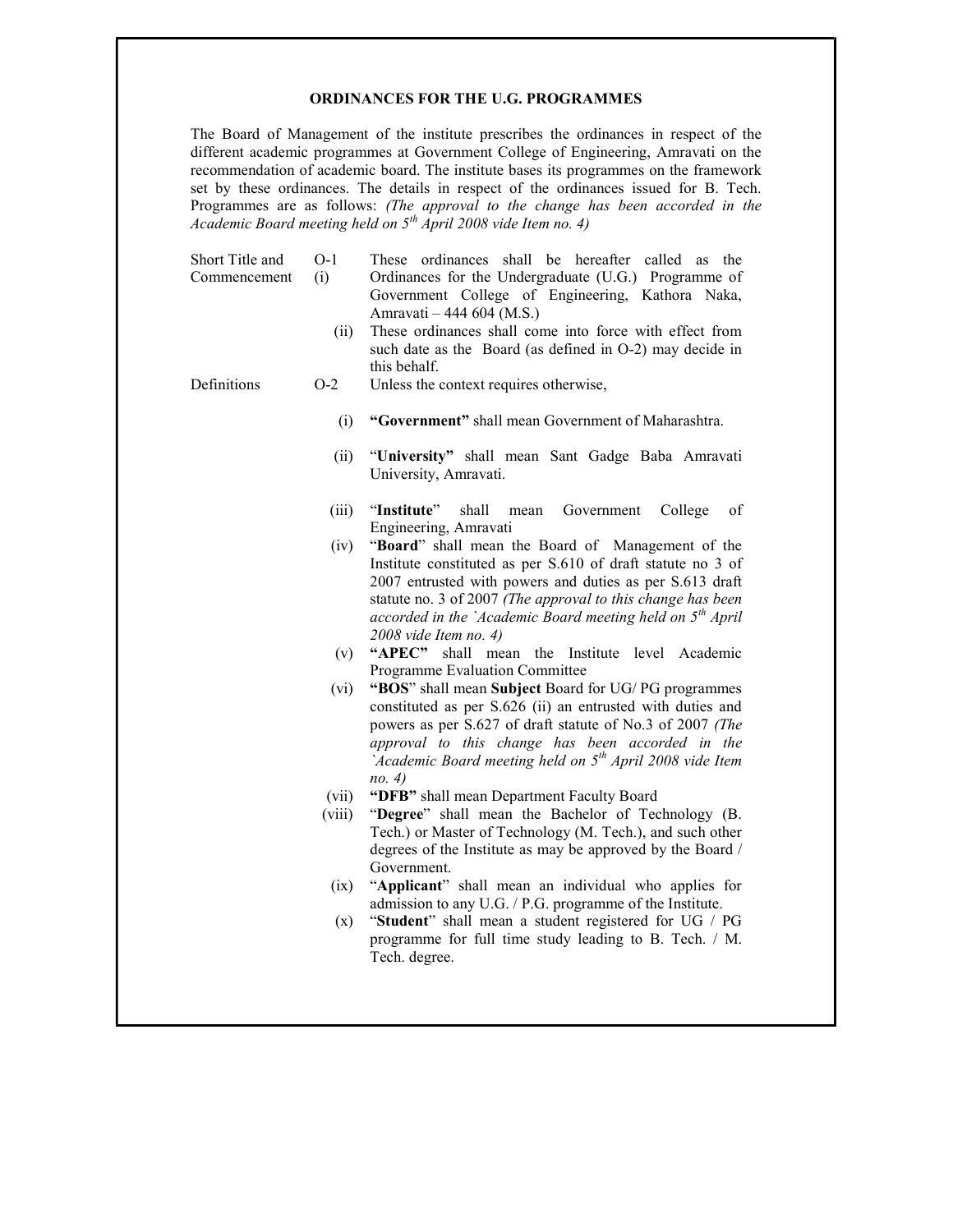- (xi) "Direct Admission Student" shall mean a student who is admitted directly to second year of the degree program after completion of the Diploma Course and registered for undergraduate programme for full time study leading to B. Tech. degree.
- (xii) "Course" shall mean a curricular component identified by a designated code number and a title.
- (xiii) "Scheme of Teaching and Examination" shall mean the scheme of teaching and examination for a programme of study as approved by the Academic Board / Board on the recommendation of Academic Board.
- (xiv) "Course Coordinator" shall mean a faculty member who shall have full responsibility for the course, coordinating the work of other faculty member(s) involved in that course, including examinations and the award of grades.
- (xv) "Coordination Committee" shall mean the committee of the faculty members involved in teaching a course in case more than one faculty is involved.
- (xvi) "Grade Moderation Committee" shall mean the committee appointed by the concerned department to moderate grades awarded by the course coordinators.
- (xvii) "SGPA" shall mean the Semester Grade Point Average.
- (viii) "CGPA" shall mean the Cumulative Grade Point Average.
- (xix) "Academic Board" shall mean the academic board constituted as per S.624 of draft statute no 3 of 2007 entrusted with powers and duties as per S.625 draft statute no. 3 of 2007. (The approval to this addition has been accorded in the `Academic Board meeting held on  $5<sup>th</sup>$  April 2008 vide Item no. 4)
- (xx) "EC" shall mean Examination committee constituted as per S.628 of draft statute no 3 of 2007 entrusted with powers and duties as per S.64429 of draft statute no.3 of 2007. (The approval to this addition has been accorded in the Academic Board meeting held on  $5<sup>th</sup>$  April 2008 vide Item no. 4)
- Ordinances O-3 (1) The Institute shall offer UG programmes as the Board / Government may approve on the recommendation of the Academic Board either on its own or on the initiative of a Department and / or on the direction of the Board / Government. Provided that an interdisciplinary programme may be proposed by a Department or by a committee appointed by the Director for the consideration of the Academic Board and the Board / Government.
	- (2) The procedure for starting a new programme, temporarily suspending a programme or phasing out a programme shall be such as may be laid down in the regulations.

Page No. 2/28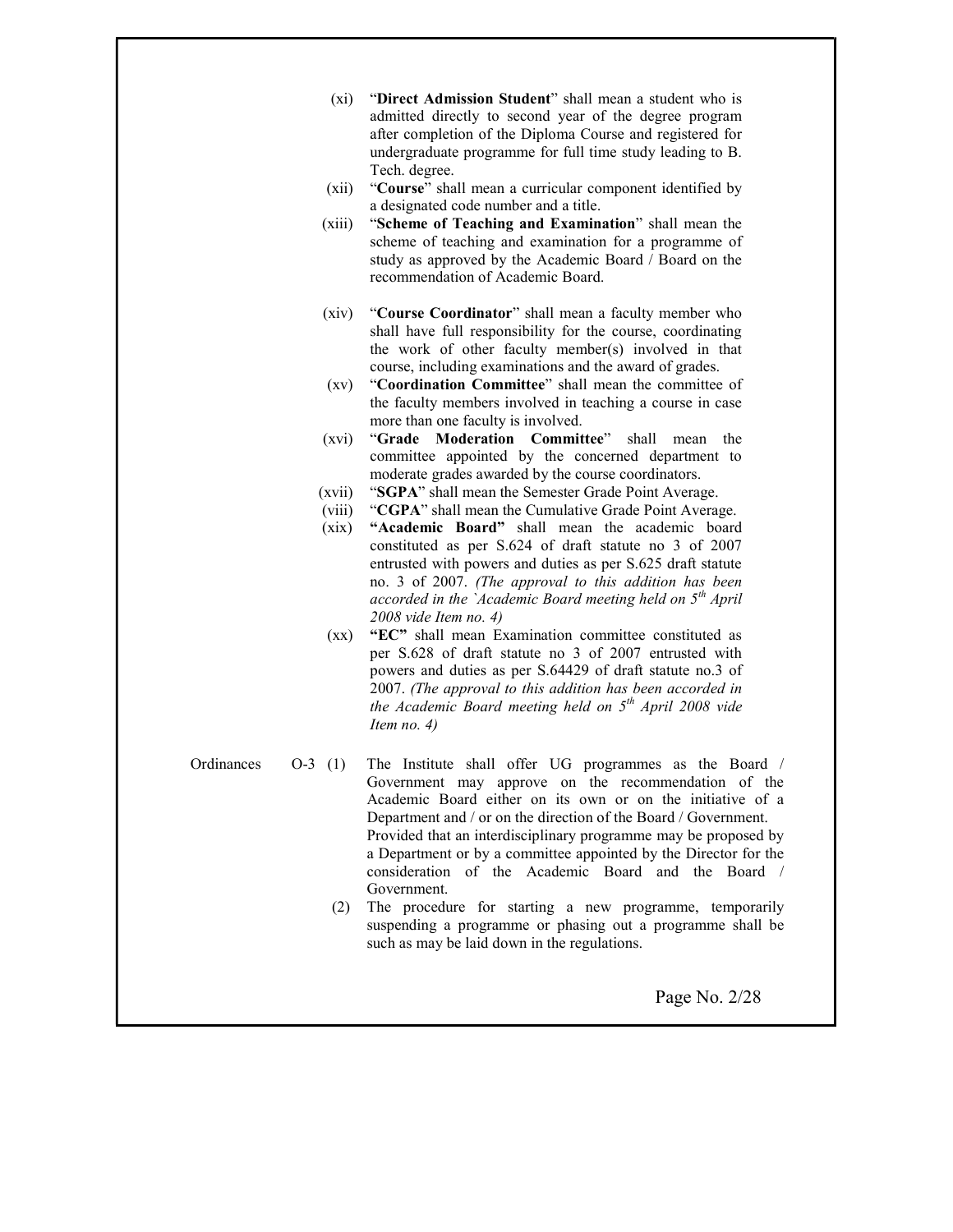- (3) The minimum qualifications and procedure for admission to first year UG programmes as well as direct second year admission to UG programme shall be such as laid down in the regulations and as per Government circulars from time to time. (The approval to the change has been accorded in the Academic Board meeting held on  $5^{th}$  April 2008 vide Item no. 4)
- (4) A student shall be required to earn a minimum number of credits through various academic courses of a curriculum as provided for in the regulations.
- (5) The award of the UG degree to an eligible candidate shall be made in accordance with the procedure laid down in the regulations. A student shall have to complete all the requirements for the award of the degree within such period as may be specified in the regulations, including those credits earned at such other institutions as have been recognized by the Institute for this purpose.
- (6) The date of initial registration for the programme shall normally be the date on which the student formally registers for the first time. This date shall be considered as the date of joining the programme for all intents and purposes.
- (7) A student shall be required to attend every lecture, tutorial and practical class. However, for late registration, sickness or other such exigencies, absence may be allowed as provided for in the regulations.
- (8) A student may be granted such scholarship / assistantship / stipend, etc. and awarded medals as may be specified in the regulations in accordance with the directions of the Government and / or the decision of the Board from time to time.
- (9) The procedure for the withdrawal from an UG programme, rejoining the programme, award of grades and SGPA / CGPA, the examination and all such matters as may be connected with the running of UG programme shall be as specified in the regulations.
- (10) A student admitted to the UG programme shall abide by the code of conduct for students issued by the Institute from time to time. This code of conduct shall deal with the discipline of the students in the hostels, departments, the Institute premises and outside. It may also deal with such other matters as are considered necessary for the general conduct of the students, co-curricular and extracurricular activities. It shall be approved by the Director on the recommendation of the Dean, Student Affairs.
- (11) Notwithstanding anything contained in the above Ordinances, no regulations shall be made in contravention of the decision of the Board and /or the direction of the Government, in regard to the duration of the UG programme, the amount and number of scholarship/assistantships and the number of freeships and the procedure thereof.
- (12) The minimum duration of UG programmes shall be 8 semesters.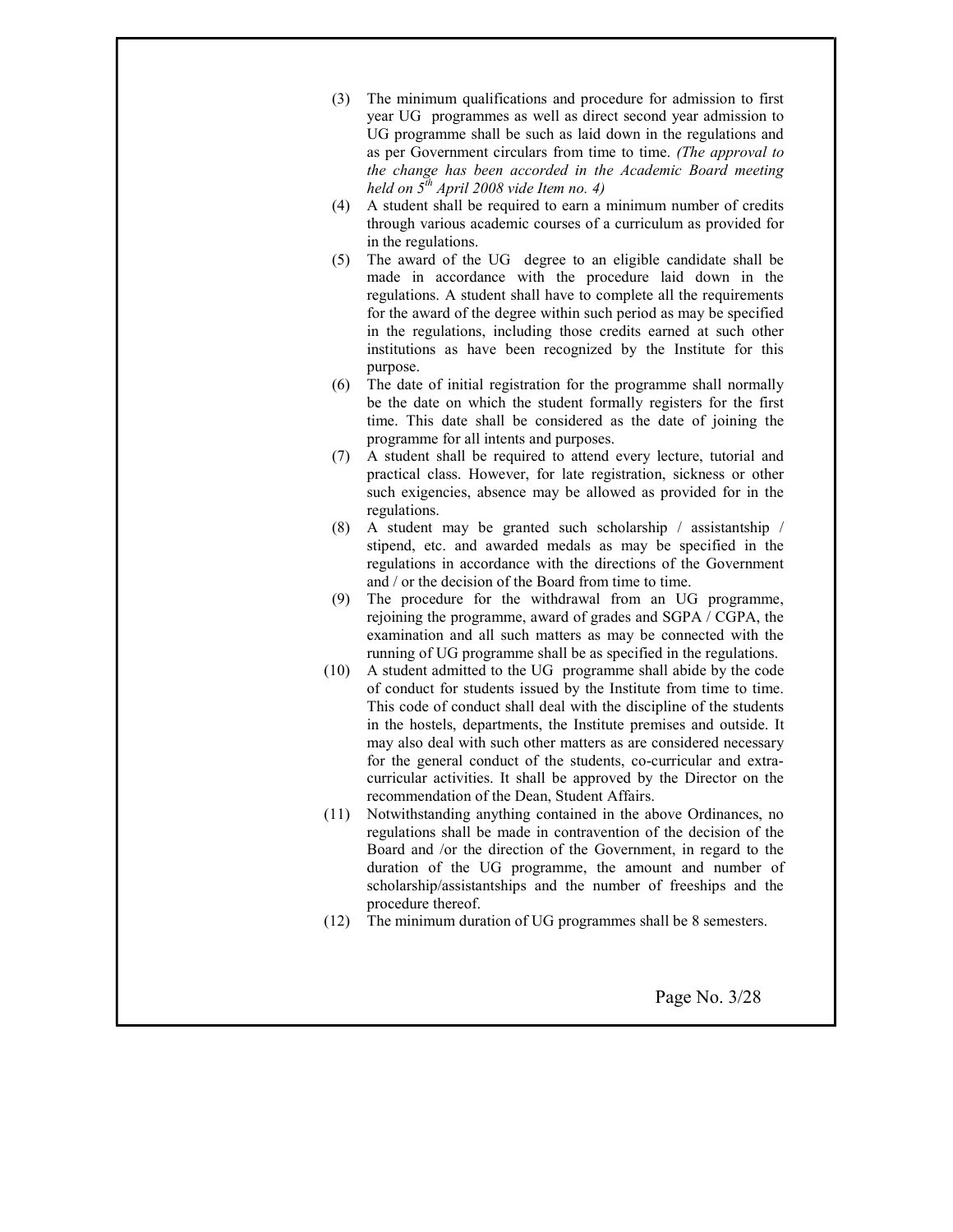# Regulations for the Undergraduate Programme

| R 1.1<br>These regulations shall be called as the regulations for the UG<br>programmes of the Institute.<br>R 1.2<br>These regulations shall come into force on such date as the<br>Government / Board / Director may decide.<br>R 2. Undergraduate Programme<br>R 2.1<br>The Institute shall offer Undergraduate programmes leading to<br>Bachelor's degree in Technology (B. Tech.) as shown in<br>Table 1.<br>R 2.2<br>The minimum duration of UG programmes leading to B. Tech.<br>degree is eight semesters. The duration for the UG programme<br>may be altered in accordance with the decision of the Board /<br>Government and as approved by AICTE.<br>R 2.3<br>Reservation of seats for admission to UG programmes shall be<br>as per the norms of Government.<br>R 2.4<br>Direct second year admission (lateral entry) shall be made as<br>per norms and procedures of Government.<br>R 2.5<br>The candidate shall be provisionally admitted to UG<br>programme subject to fulfillment of eligibility criterion as<br>prescribed by Sant Gadge Baba Amravati University,<br>Amravati.<br>R 2.6<br>In matter of admission to the B.Tech programme the decision<br>of the competent authority of Government shall be final.<br>R 3. Semester System<br>R 3.1<br>The academic programmes in the Institute shall be based on<br>semester system; two semesters (June-October and December-<br>April) in a year with winter (November / December) and<br>summer (May / June) vacations.<br>R 3.2<br>The curriculum shall consist of credit courses and audit (non-<br>credit) courses.<br>R 3.3<br>Each credit course shall have a certain number of credits<br>assigned to it depending upon the academic load of the course,<br>Page No. | <b>Regulation</b><br>No.<br>R 1. General | <b>Description</b> |
|--------------------------------------------------------------------------------------------------------------------------------------------------------------------------------------------------------------------------------------------------------------------------------------------------------------------------------------------------------------------------------------------------------------------------------------------------------------------------------------------------------------------------------------------------------------------------------------------------------------------------------------------------------------------------------------------------------------------------------------------------------------------------------------------------------------------------------------------------------------------------------------------------------------------------------------------------------------------------------------------------------------------------------------------------------------------------------------------------------------------------------------------------------------------------------------------------------------------------------------------------------------------------------------------------------------------------------------------------------------------------------------------------------------------------------------------------------------------------------------------------------------------------------------------------------------------------------------------------------------------------------------------------------------------------------------------------------------------------------------------------|------------------------------------------|--------------------|
|                                                                                                                                                                                                                                                                                                                                                                                                                                                                                                                                                                                                                                                                                                                                                                                                                                                                                                                                                                                                                                                                                                                                                                                                                                                                                                                                                                                                                                                                                                                                                                                                                                                                                                                                                  |                                          |                    |
|                                                                                                                                                                                                                                                                                                                                                                                                                                                                                                                                                                                                                                                                                                                                                                                                                                                                                                                                                                                                                                                                                                                                                                                                                                                                                                                                                                                                                                                                                                                                                                                                                                                                                                                                                  |                                          |                    |
|                                                                                                                                                                                                                                                                                                                                                                                                                                                                                                                                                                                                                                                                                                                                                                                                                                                                                                                                                                                                                                                                                                                                                                                                                                                                                                                                                                                                                                                                                                                                                                                                                                                                                                                                                  |                                          |                    |
|                                                                                                                                                                                                                                                                                                                                                                                                                                                                                                                                                                                                                                                                                                                                                                                                                                                                                                                                                                                                                                                                                                                                                                                                                                                                                                                                                                                                                                                                                                                                                                                                                                                                                                                                                  |                                          |                    |
|                                                                                                                                                                                                                                                                                                                                                                                                                                                                                                                                                                                                                                                                                                                                                                                                                                                                                                                                                                                                                                                                                                                                                                                                                                                                                                                                                                                                                                                                                                                                                                                                                                                                                                                                                  |                                          |                    |
|                                                                                                                                                                                                                                                                                                                                                                                                                                                                                                                                                                                                                                                                                                                                                                                                                                                                                                                                                                                                                                                                                                                                                                                                                                                                                                                                                                                                                                                                                                                                                                                                                                                                                                                                                  |                                          |                    |
|                                                                                                                                                                                                                                                                                                                                                                                                                                                                                                                                                                                                                                                                                                                                                                                                                                                                                                                                                                                                                                                                                                                                                                                                                                                                                                                                                                                                                                                                                                                                                                                                                                                                                                                                                  |                                          |                    |
|                                                                                                                                                                                                                                                                                                                                                                                                                                                                                                                                                                                                                                                                                                                                                                                                                                                                                                                                                                                                                                                                                                                                                                                                                                                                                                                                                                                                                                                                                                                                                                                                                                                                                                                                                  |                                          |                    |
|                                                                                                                                                                                                                                                                                                                                                                                                                                                                                                                                                                                                                                                                                                                                                                                                                                                                                                                                                                                                                                                                                                                                                                                                                                                                                                                                                                                                                                                                                                                                                                                                                                                                                                                                                  |                                          |                    |
|                                                                                                                                                                                                                                                                                                                                                                                                                                                                                                                                                                                                                                                                                                                                                                                                                                                                                                                                                                                                                                                                                                                                                                                                                                                                                                                                                                                                                                                                                                                                                                                                                                                                                                                                                  |                                          |                    |
|                                                                                                                                                                                                                                                                                                                                                                                                                                                                                                                                                                                                                                                                                                                                                                                                                                                                                                                                                                                                                                                                                                                                                                                                                                                                                                                                                                                                                                                                                                                                                                                                                                                                                                                                                  |                                          |                    |
|                                                                                                                                                                                                                                                                                                                                                                                                                                                                                                                                                                                                                                                                                                                                                                                                                                                                                                                                                                                                                                                                                                                                                                                                                                                                                                                                                                                                                                                                                                                                                                                                                                                                                                                                                  |                                          |                    |
|                                                                                                                                                                                                                                                                                                                                                                                                                                                                                                                                                                                                                                                                                                                                                                                                                                                                                                                                                                                                                                                                                                                                                                                                                                                                                                                                                                                                                                                                                                                                                                                                                                                                                                                                                  |                                          |                    |
|                                                                                                                                                                                                                                                                                                                                                                                                                                                                                                                                                                                                                                                                                                                                                                                                                                                                                                                                                                                                                                                                                                                                                                                                                                                                                                                                                                                                                                                                                                                                                                                                                                                                                                                                                  |                                          |                    |

 $4/28$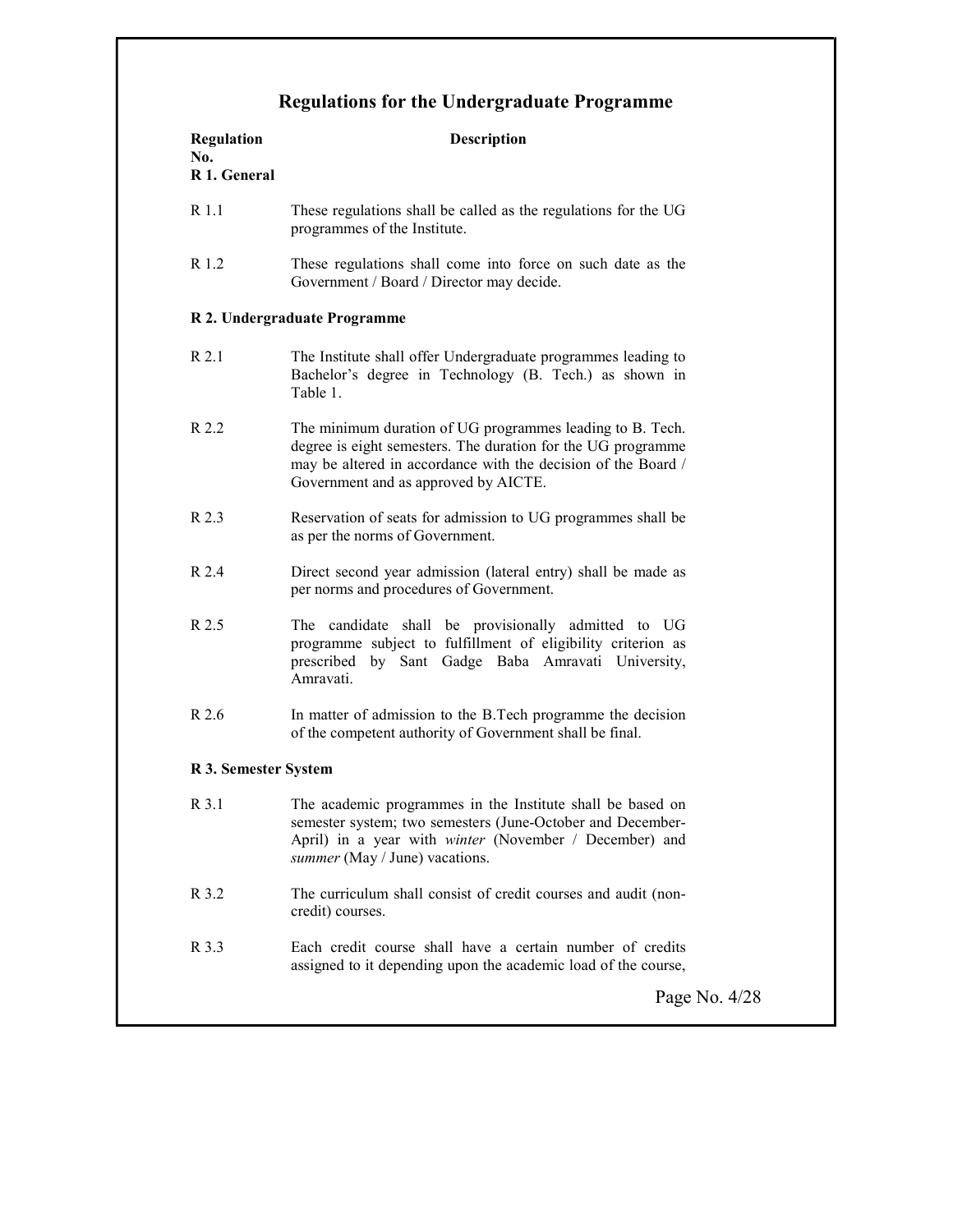|                          | which would be assessed on the basis of weekly contact hours<br>of theory lecture and laboratory classes, field study. The<br>credits for the Project shall be assigned depending upon the<br>quantum of work expected.                                                                                                                                                                                                         |
|--------------------------|---------------------------------------------------------------------------------------------------------------------------------------------------------------------------------------------------------------------------------------------------------------------------------------------------------------------------------------------------------------------------------------------------------------------------------|
| R 3.4                    | The courses offered in a semester shall be continually assessed<br>and evaluated to judge the performance of a student.                                                                                                                                                                                                                                                                                                         |
|                          | <b>R 4. Curriculum Structure</b>                                                                                                                                                                                                                                                                                                                                                                                                |
| R 4.1                    | The programme will consist of:<br>(i) core courses comprising basic sciences, engineering<br>sciences and humanities;<br>(ii) engineering core courses introducing the student to the<br>foundations of engineering in his / her branch;<br>(iii) electives enabling the students to take up a group of<br>courses of interest to him / her;<br>and<br>(iv) minor and major project, and seminar approved by the<br>Department. |
|                          | (v) National Cadet Corps (NCC) / Community Service<br>Programme (CSP) / National Service Scheme (NSS).                                                                                                                                                                                                                                                                                                                          |
| R 4.2                    | Each B. Tech. programme will have a curriculum and course<br>contents (syllabi) for the courses approved by the Academic<br>Board / Board on the recommendation of Academic Board<br>(The approval to the change has been accorded in the<br>'Academic Board meeting held on $5th$ April 2008 vide Item no.<br>4)                                                                                                               |
| R 4.3                    | The curriculum of any programme is designed to have a total<br>of 212 credits (Old Scheme) and 184 credits (New Scheme)<br>for the award of the degree.<br>(The approval to the change has been accorded by Chairman,<br>Academic Board. Post facto approval to the change shall be<br>obtained in ensuing Academic Board meeting)                                                                                              |
| R 4.4                    | No semester shall have more than six theory courses and five<br>laboratory courses as prescribed in the curriculum.                                                                                                                                                                                                                                                                                                             |
| R 4.5                    | The medium of instruction, examination and project reports<br>will be English.                                                                                                                                                                                                                                                                                                                                                  |
| <b>R 5. Course Codes</b> |                                                                                                                                                                                                                                                                                                                                                                                                                                 |
| R 5.1                    | The course offered by the institute shall have an alphanumeric<br>course code consisting of a string of six characters followed by<br>the title of the course. The first two characters in a course code<br>shall be capital letters identifying the respective department<br>offering the course (refer table 1) and third character shall be U                                                                                |
|                          | Page No. 5/28                                                                                                                                                                                                                                                                                                                                                                                                                   |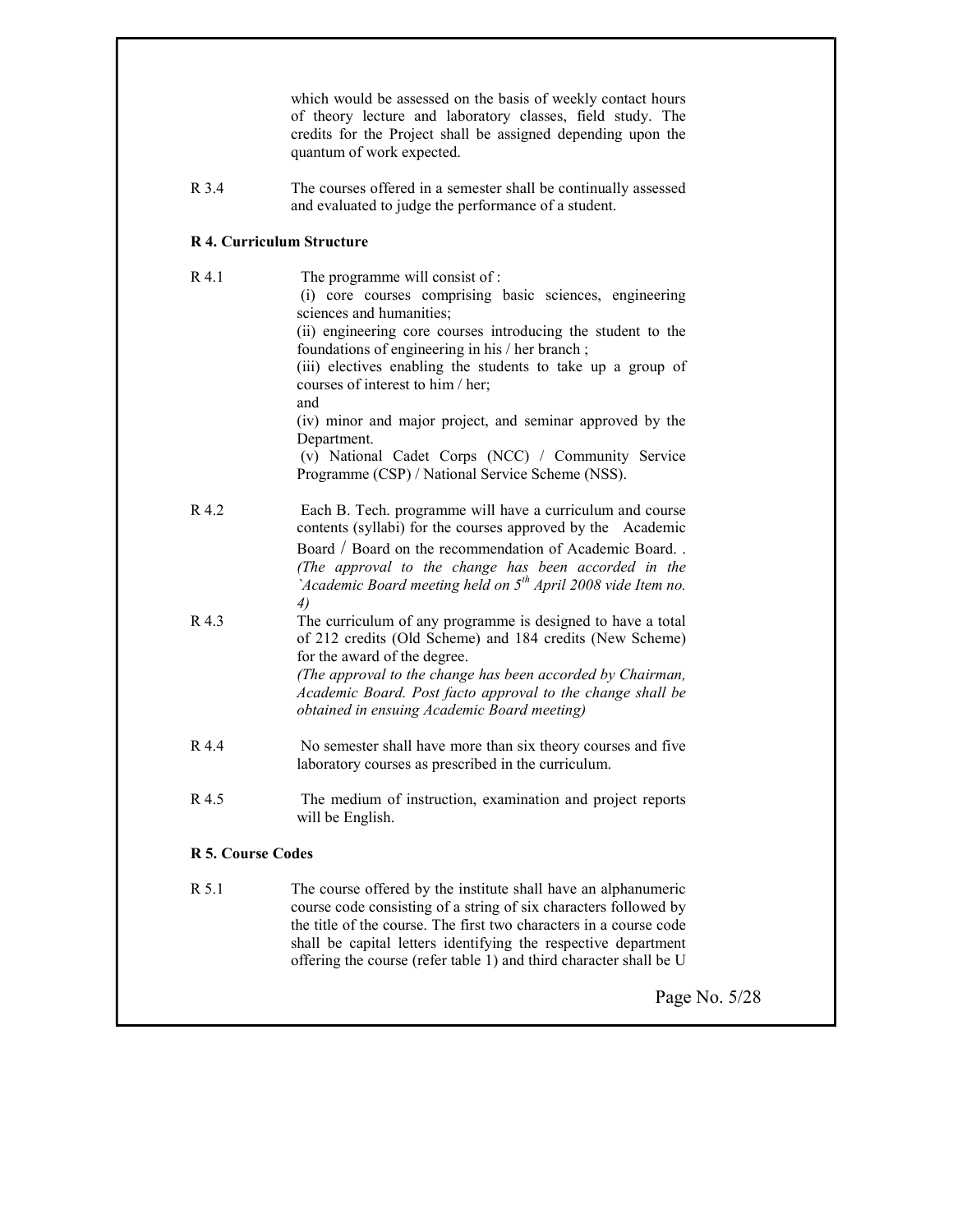for UG program or P for PG program next three are numeric; first digit indicating the semester number and rest indicating course number in that semester.

(The approval to this addition has been accorded in the `Academic Board' meeting held on 17-06-11 as per item 6)

# R 6. Course Credits

R 6.1 Each credit course shall have an integer number of credits, which reflects its weightage. The student earns credits by passing corresponding courses. The number of credits of a course in a semester shall ordinarily be calculated as under:- (a) Lectures: One lecture hour per week shall be assigned one credit.

> (b) Practicals / Tutorial: One laboratory/Tutorial hour per week shall be assigned half a credit. Not more than four credits may be assigned to a practical course having only laboratory component. . (The approval to the change has been accorded in the Academic Board meeting held on  $5<sup>th</sup>$ April 2008 vide Item no. 4)

> (c) Special courses like minor and major projects, seminar, general proficiency in the UG programme shall be treated as any other course and shall be assigned such number of credits as may be approved by the Academic Board.

> (d) The fraction number of credits for a particular course shall be approximated to next whole number.

## R 7. NCC / NSS /CSP / Industrial Training Requirements

- R 7.1 All students admitted to the B.Tech programme will have to take NCC / NSS / CSP as an additional requirement.
- R 7.2 The student representing University team will be exempted from requirement of 7.1.
- R7.3 NCC programme is not available for Foreign nationals and women students.
- R 7.4 The NCC / NSS programme will have to be completed in two semesters.
- R 7.5 CSP and NSS programme will be held as announced by the department and Gymkhana respectively.
- R 7.6 The NCC / CSP / NSS requirement should be completed within first four semesters.
- R 7.7 The minimum attendance requirement is 75%.
- R 7.8 If a student falls short of the attendance requirements he / she

Page No. 6/28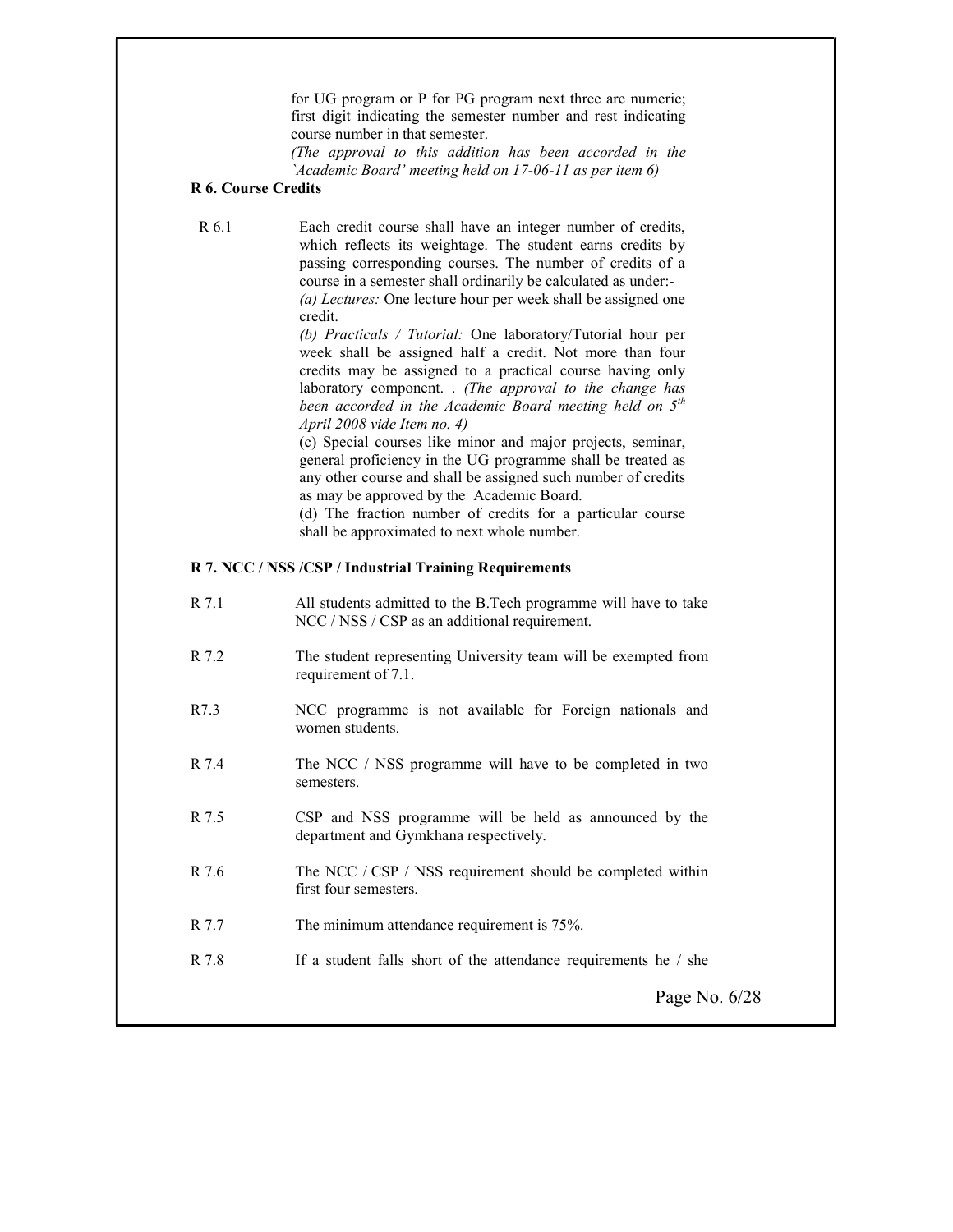|                   | should make up the deficiency as noted below :<br>(i) If the absence is on valid grounds, the deficiency will be made<br>up in the extra CSP / NSS programmes to be offered during April<br>/ May of the same year.<br>(ii) If the absence is not on valid grounds, the deficiency will have<br>to be made up during the following year in either of the<br>programmes.                                                                                                                                                                                                                                                                                                                                                                                                                                                                                                                                                                                                                                                                                                                                                                                                                                                                                                                               |
|-------------------|-------------------------------------------------------------------------------------------------------------------------------------------------------------------------------------------------------------------------------------------------------------------------------------------------------------------------------------------------------------------------------------------------------------------------------------------------------------------------------------------------------------------------------------------------------------------------------------------------------------------------------------------------------------------------------------------------------------------------------------------------------------------------------------------------------------------------------------------------------------------------------------------------------------------------------------------------------------------------------------------------------------------------------------------------------------------------------------------------------------------------------------------------------------------------------------------------------------------------------------------------------------------------------------------------------|
| R 7.9             | Community Service Programme will be announced by the<br>respective department at the start of academic year. The student<br>should register in the concerned department and shall participate<br>in all the CSP conducted during that academic year.                                                                                                                                                                                                                                                                                                                                                                                                                                                                                                                                                                                                                                                                                                                                                                                                                                                                                                                                                                                                                                                  |
| R 7.10            | Industrial training shall be encouraged by respective departments.                                                                                                                                                                                                                                                                                                                                                                                                                                                                                                                                                                                                                                                                                                                                                                                                                                                                                                                                                                                                                                                                                                                                                                                                                                    |
| 8. Academic Board | (The approval to the replacement has been accorded in the Academic Board<br>meeting held on $5^{th}$ April 2008 vide Item no. 4)                                                                                                                                                                                                                                                                                                                                                                                                                                                                                                                                                                                                                                                                                                                                                                                                                                                                                                                                                                                                                                                                                                                                                                      |
| 8.1<br>8.2        | i) Academic Board shall be consist of. Principal/Director/Head of<br>the Department - Chairman<br>1. All head of the Department of Autonomous College /<br>Recognized Institution / University Department /<br>University Institute.<br>Three teachers not designated as Heads or not in the<br>2.<br>grade of professor by rotation according to seniority to<br>be nominated by the principal / Head.<br>3. Three professional experts co-opted by Academic Board<br>One nominee of the Director of Higher Education /<br>4.<br>Technical Education etc.as the case may be.<br>ii) The tenure of the members shall be of three years.<br>iii) There shall be not less than two meetings of the Academic<br>Board in the academic year.<br>iv) One third members of the Academic Board shall constitute<br>the quorum.<br>v) In case if meeting is adjourned for want of quorum is required<br>for such adjourned meeting.<br>The Academic Board shall have following powers and<br>duties.<br>(i) scrutinize and approve the proposal with or without<br>a)<br>modifications made by the Subject Board(s) with regard<br>to courses of studies, academic regulations, curricula,<br>syllabi, and modification thereof, any instructional and<br>valuation methods, procedures relevant thereto etc. |
|                   | (ii) refer the matter for reconsideration to the concerned<br>Subject $Board(s)$ or to reject the same after giving reason<br>therefore. After the matter is resubmitted by the Subject<br>Board may decide the matter on merit and the decision<br>of the Academic Board shall be final;                                                                                                                                                                                                                                                                                                                                                                                                                                                                                                                                                                                                                                                                                                                                                                                                                                                                                                                                                                                                             |
|                   | Page No. 7/28                                                                                                                                                                                                                                                                                                                                                                                                                                                                                                                                                                                                                                                                                                                                                                                                                                                                                                                                                                                                                                                                                                                                                                                                                                                                                         |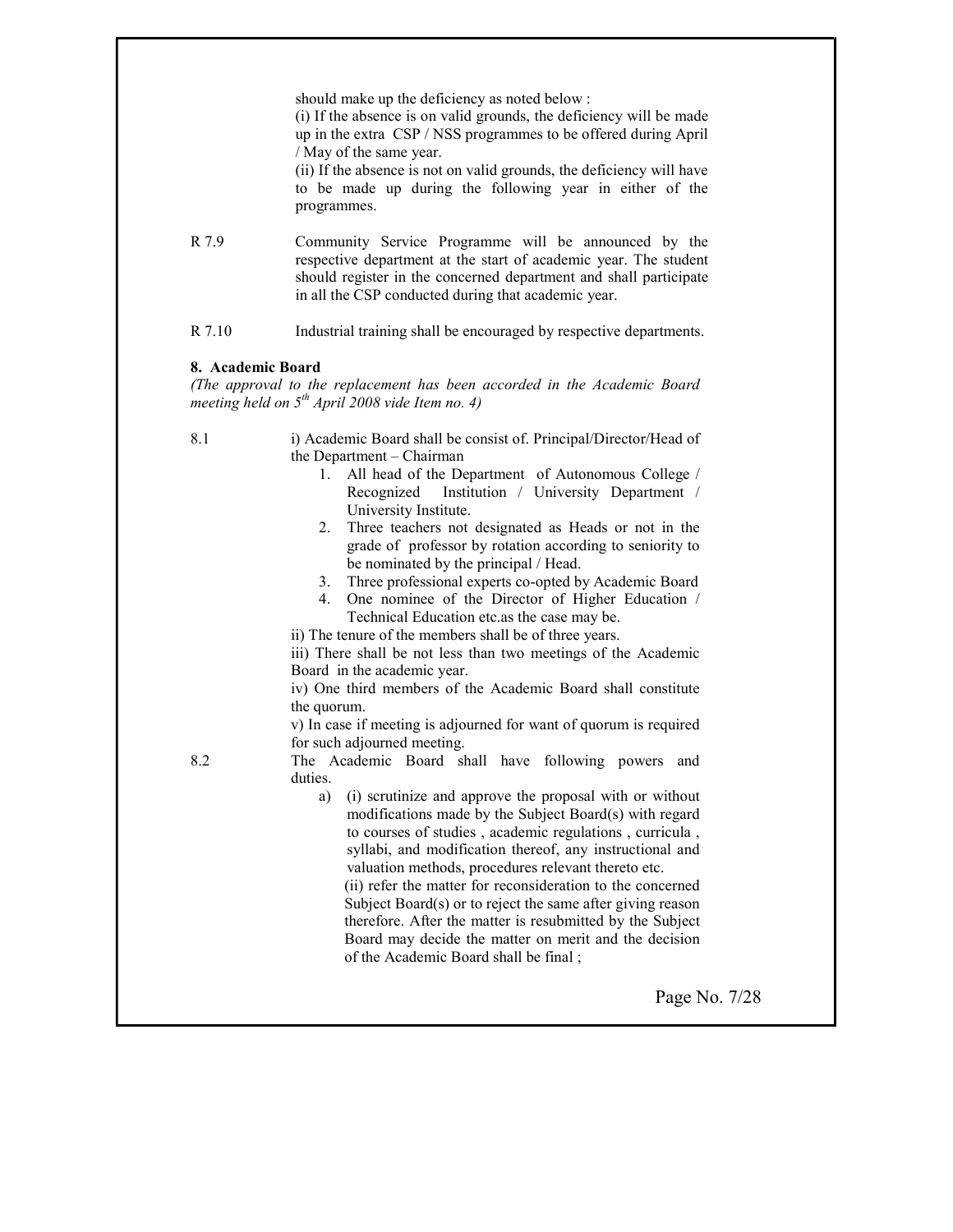- b) make rules regarding admission of students , subject to Government rules and regulations on admission procedure ;
- c) initiate measures for improving the quality of teaching , frame rules for conduct of examinations , rules of students evaluation and develop student advisory programmes
- d) make rules for sports ,extra curricular activities , for proper maintenance and functioning of building , libraries , laboratories , play-grounds and hostels.
- e) recommend to the Board of Management proposal to institute new programes of studies.
- f) recommend to the Board of Management institution of scholarships, studentships , fellowship ,prizes and medals and frame rules for the award the same ;
- g) advise the Board the of Management on matters pertaining to the academic affairs.
- h) perform such other functions and such other duties as may be necessary and as may be assigned by the Board of Management , pertaining to the academic programmes and development.

#### R 9. Academic Programme Evaluation Committee (APEC)

R 9.1 The institute will have academic programme evaluation committee consisting of Chairman and member secretaries of every Subject Board. The Dean Academics shall work as a chairman of APEC and shall be supported by member secretary. The member secretary shall be appointed by the Director. APEC will be responsible to maintain uniformity in various programmes as regards to the structure, implementation, assessment, etc. It will formulate draft policies for these academic matters and will submit its recommendations to Academic Board for its consideration.

#### R 10. Subject Board (BOS).

(The approval to the change has been accorded in the `Academic Board meeting held on  $5^{th}$  April 2008 vide Item no. 4)

R 10.1 Every programme shall have its own Subject Board (BOS) to look after all matters pertaining to that particular programme and the interdisciplinary courses offered to other programmes. (The approval to this change has been accorded in the  $\Delta$ Academic Board meeting held on  $5<sup>th</sup>$  April 2008 vide Item no. 4) R 10.2 In addition to R10.1 there shall be a Subject Board for Applied science and humanities courses. The constitution of such BOS shall be as under: 1. HoD of Physics, Chemistry and Mathematics ( one of the HoDs shall be chairman by rotation)

Page No. 8/28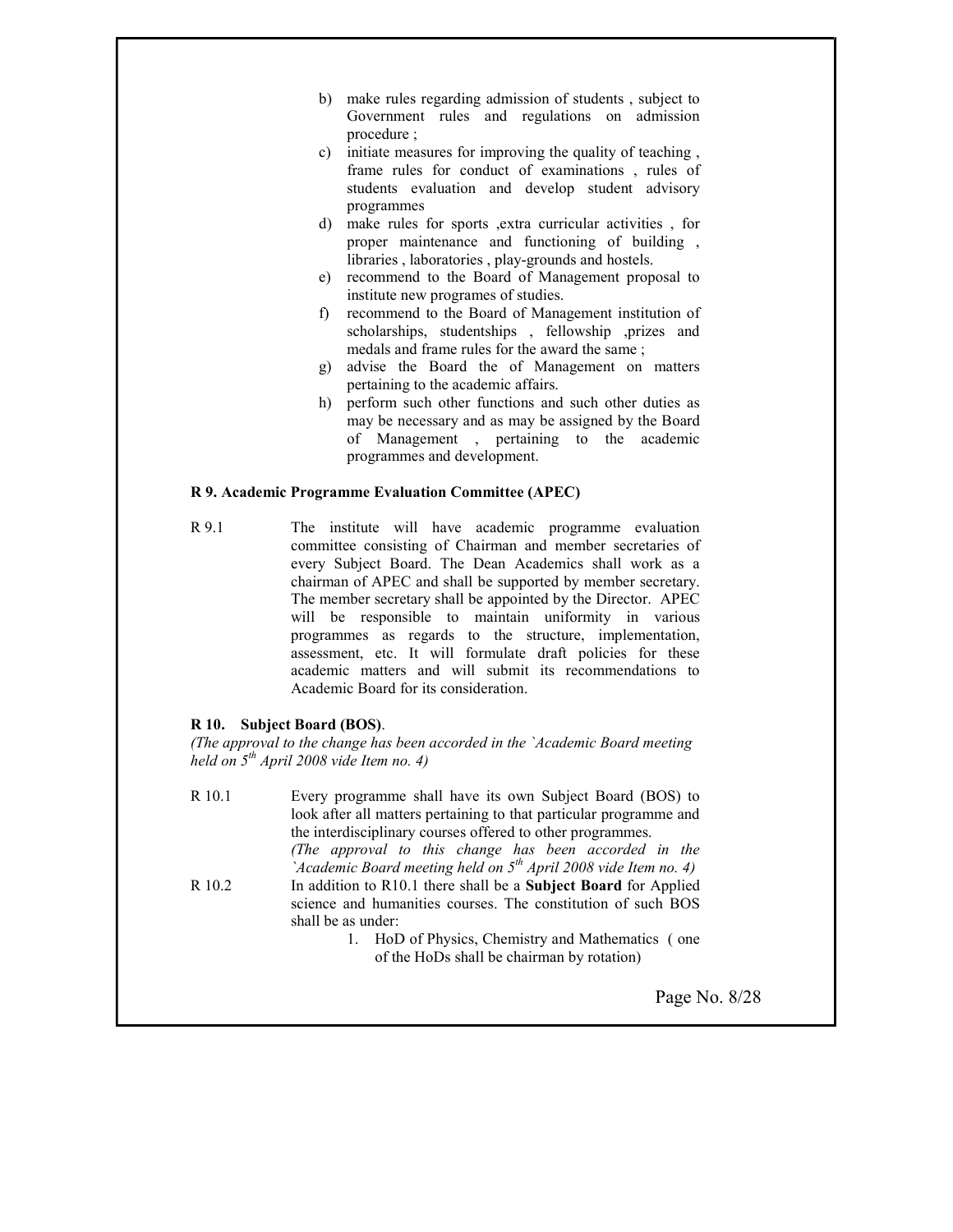- 2. Senior Faculty from Economics/ English-member
- 3. Senior Faculty from university department to be nominated by University - member
- 4. External members i.e. Subject experts (03) to be nominated by the Director
- 5. Two members from Industries

The detailed syllabi formulated by DFB of Physics, Chemistry, Mathematics, Humanities and Economics shall be finally discussed and compiled in this BOS.

R 10.3 The Director of the Institute shall appoint the BOS. The term of BOS shall be for three academic years. In case of vacancies in BOS replacement shall be done by chairman BOS with the approval of the Director. For an interdisciplinary programme, an ad-hoc board shall be constituted by Dean academics. A Programme Coordinator shall be appointed by the Director in consultation with the Dean, Academics and the Heads of the concerned Departments to look after all the administrative and academic matters related to the interdisciplinary programme. The Programme Coordinator shall exercise the functions of the Chairman, of such ad-hoc Board.

> (The approval to the change has been accorded in the `Academic Board meeting held on  $5<sup>th</sup>$  April 2008 vide Item no. 4)

R 10.4 BOS shall be responsible for deciding or modifying curriculum structure, approving detailed syllabi recommended by DFB, implementation and monitoring of all academic activities, suggesting panel of examiners, submitting recommendations on academic matters.

#### R 11. Departmental Faculty Board (DFB)

R 11.1 Every department including Physics, Chemistry, Mathematics etc. will have Departmental Faculty Board (DFB) consisting of all the faculty members of the department. The DFB shall be responsible for considering all the policy issues concerning academic and research programmes of the department. The DFB shall formulate academic programmes, courses and detailed syllabi based on structure as recommended by the BOS and send its recommendations to the BOS for its consideration. . (The approval to the change has been accorded in the Academic

Board meeting held on  $5^{th}$  April 2008 vide Item no. 4)

Page No. 9/28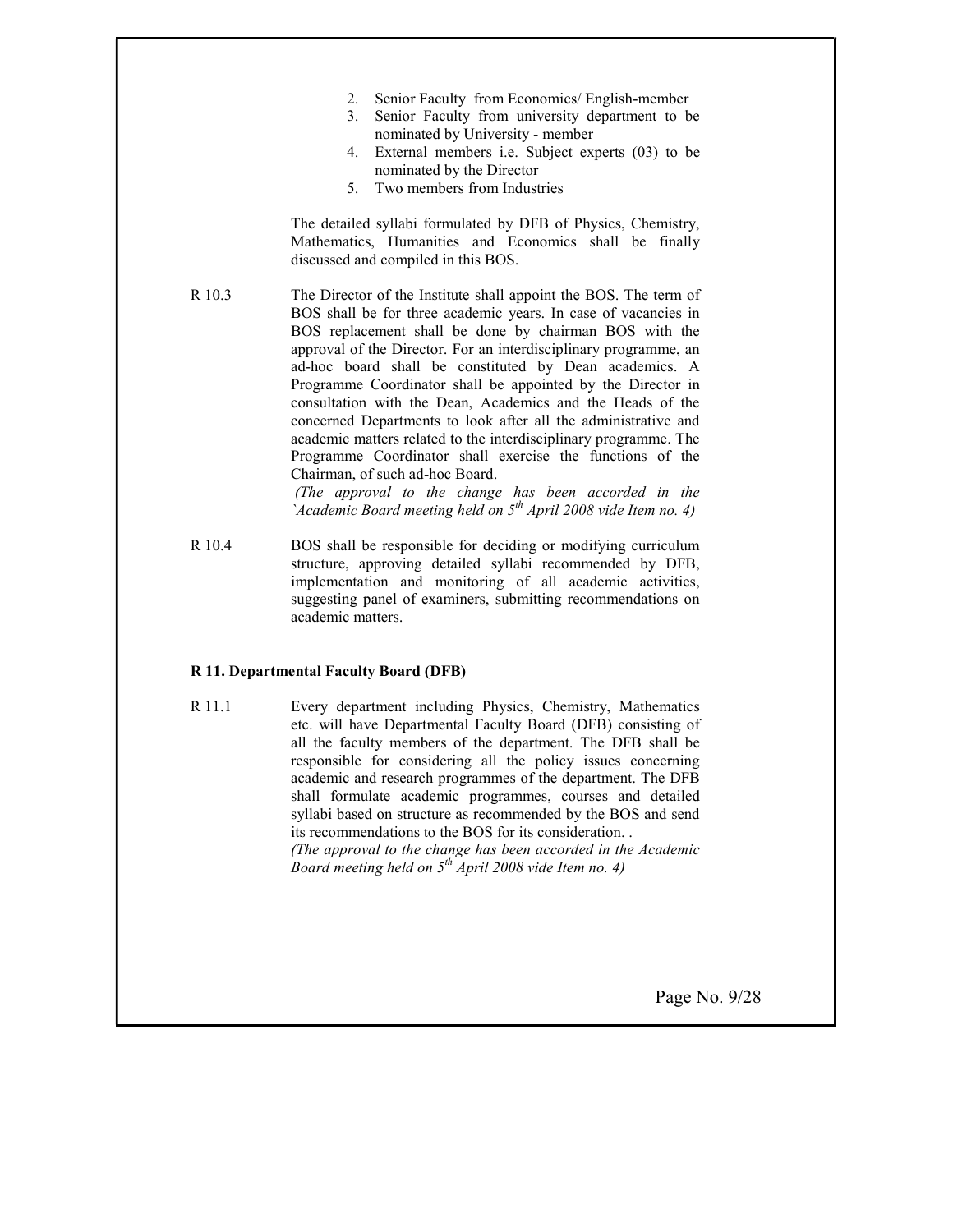#### R 12. Courses of Special Nature

#### R 12.1 (a) Minor-Project

A curriculum may contain a 2-credit course on minor project, which may be offered in fifth semester onwards to carry out a design, fabrication, site visits, market survey, etc. Not more than three students may carry out the minor project together. The student shall register for this course only once during the programme, with the prior approval of the Head of the Department.

#### (b) Major Project

A curriculum shall contain a 12-credit component of seminar and major project, offered in the seventh and eighth semester of the UG programme. Not more than three students may carry out the major project together. The batch formation and allotment of guide shall be carried out by concerned DFB. For details refer appendix 'C'.

#### (c) General Proficiency

A curriculum shall contain general proficiency I and general proficiency II courses of 2 credit each before final year level. The evaluation of this course will be carried out by the departmental committee. These courses will consist of the components like communication skills, letter/report writing, group discussion, preparation and presentation of project report etc.

#### (d) Offering an Elective

An elective course in a department shall run only if minimum of fifteen students register for it in a regular semester. However, under special circumstances, a course may run with fewer students with prior permission of the Chairman, Academic Board.

Page No. 10/28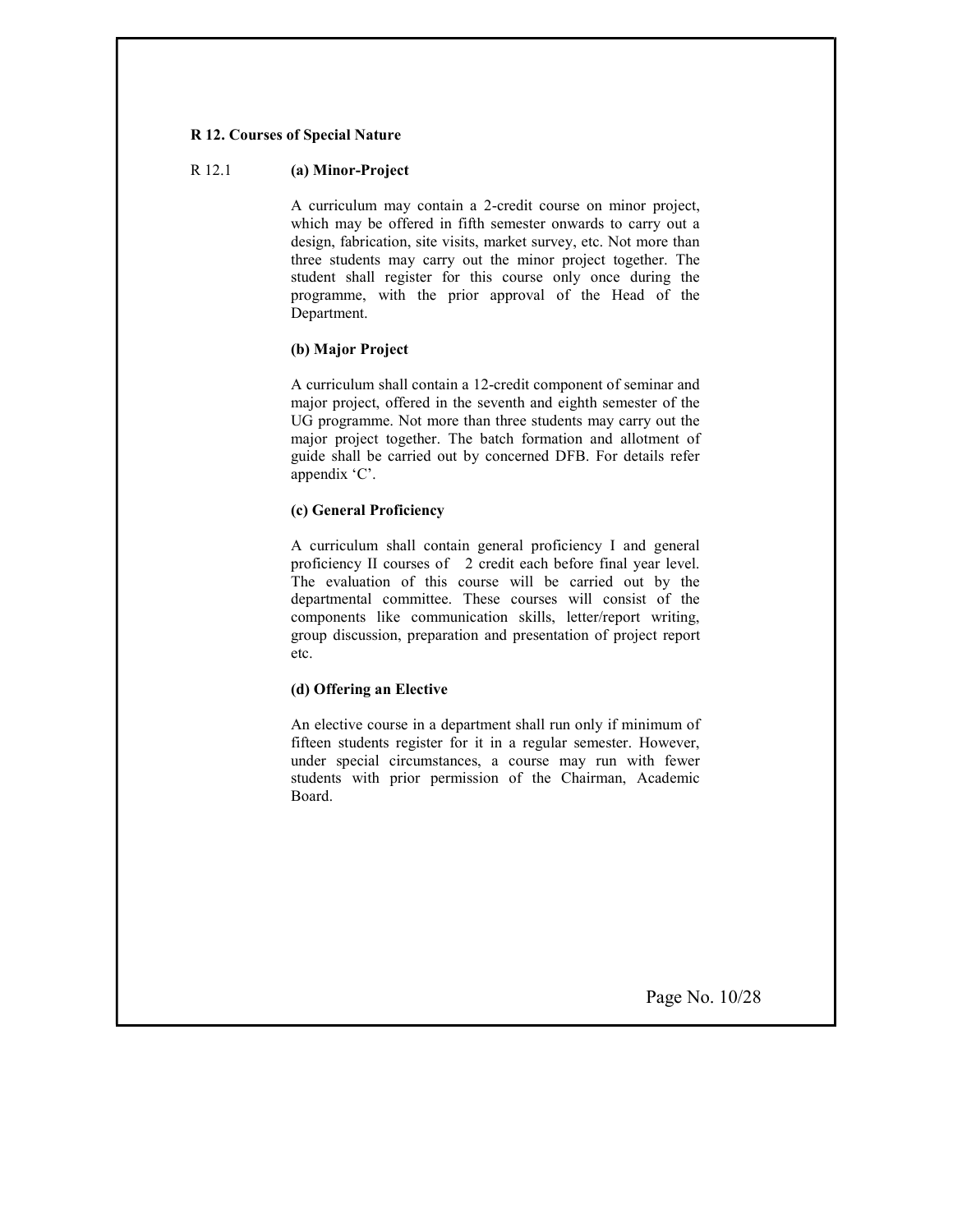#### R 13. Starting a New Progrmame

R 13.1 (a) The Board/State government may approve starting of a new programme or a modified programme in lieu of the old phased-out programme on the recommendation of the DFB, APEC, BOS and the Academic Board.

> (b) A new programme may be considered and recommended by the Academic Board to the Board for its consideration and approval. Such a proposal will be initiated by a Department through its DFB, BOS and considered and recommended by the APEC.

> (c) An interdisciplinary programme may be proposed by a Department in consultation with other participating Department(s), or by a group of Department(s), or by a Committee appointed by the Director for the consideration of the APEC and the Academic Board for their recommendation to the Board / Government / AICTE for obtaining its approval.

#### R 14. Registration

R 14.1 Every student admitted shall have his/her unique registration number. The registration number shall have eight digits. First two digits shall indicate year of admission; next digit shall indicate the scheme of admission (0 - Admitted to first year in autonomous scheme through CAP round/ J&K quota/ GoI nominee,  $1 -$ Admitted to direct second year, 2 – Admitted through change of institute at second/ third year level, 3 – Admitted by absorption from university to autonomous scheme); next two digits shall indicate his/ her programme (Civil Engineering - 01, Mechanical Engineering - 02, Electrical Engineering – 03, Electronics and Telecommunication - 04, Computer Science and Engineering - 05, Instrumentation Engineering - 06 and Information Technology - 07) and last three digits shall indicate his /her serial number / roll number. Every student shall be identified by this number through out his/ her U.G. programme.

(The approval to the Second Revision has been accorded by Chairman, Academic Board. Post facto approval to the change shall be obtained in ensuing Academic Board meeting) (The approval to the First Revision has been accorded in the `Academic Board meeting held on  $5<sup>th</sup>$  April 2008 vide Item no. 4)

R 14.2 Registration at the beginning of each semester on the prescribed dates announced from time to time by payment of the stipulated fees is compulsory for every student till he/she completes the Programme.

Page No. 11/28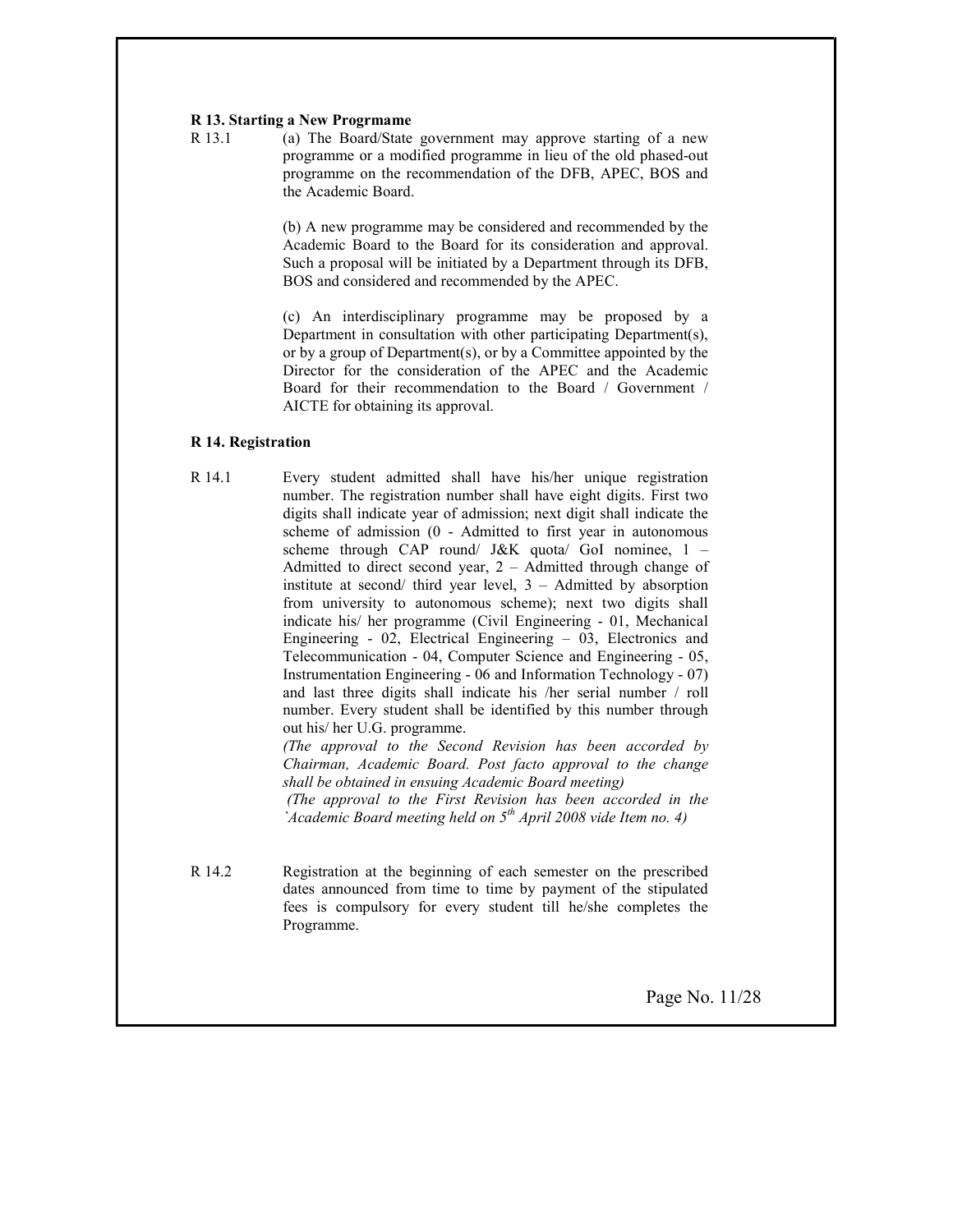| R 14.3 | Registration, according to rules, should be carried out on the first<br>four days of each semester. Late registration may be permitted only<br>for valid reasons and on payment of a late registration fee. In any<br>case, registration must be completed before the prescribed last date<br>for registration, failing which his/her studentship is liable to be<br>cancelled. Students having outstanding dues to the Institute or<br>hostel shall be permitted to register only after clearing the dues. |
|--------|-------------------------------------------------------------------------------------------------------------------------------------------------------------------------------------------------------------------------------------------------------------------------------------------------------------------------------------------------------------------------------------------------------------------------------------------------------------------------------------------------------------|
| R 14.4 | In-absentia registration may be allowed only in rare cases at the<br>discretion of the Dean (Academics) in case of illness.                                                                                                                                                                                                                                                                                                                                                                                 |
| R 14.5 | For the registration of the fifth semester the student should have<br>earned credits of all the courses of the first and second semesters.                                                                                                                                                                                                                                                                                                                                                                  |
| R 14.6 | For the registration of the seventh semester the student should have<br>earned credits of all the courses of the third and fourth semesters.                                                                                                                                                                                                                                                                                                                                                                |
| R 14.7 | Every student shall register for the courses that he/she wants to<br>study for earning credits and his/her name will appear in the roll list<br>of each such course. No credit shall be given if a student attends a<br>course for which he or she is not registered.                                                                                                                                                                                                                                       |
| R 14.8 | While registering for III / $V$ / VII semester every student should<br>have earned at least 75% of the total credits (rounded of to nearest<br>lower integer) of immediate last year.                                                                                                                                                                                                                                                                                                                       |
| R 14.9 | In case the number of repeaters / back loggers in a course is 10% or<br>more of sanctioned intake the HOD of concern department may<br>consider offering such course although it may not be stated to run<br>during that semester, subject to time table constraint and availability<br>of faculty. Maximum grade to be awarded shall be A+.<br>(The approval to the change has been accorded in the `Senate'<br>meeting held on $20^{th}$ June 2007 vide Item no. 2)                                       |
|        | R 15. Equivalence and Absorption of students from University pattern                                                                                                                                                                                                                                                                                                                                                                                                                                        |

R 15.1 The students, from University pattern, desirous of seeking admission to III, V and VII semester in autonomous pattern, has to fulfill the prevailing ATKT norms of SGB Amravati University, Amravati to become eligible for admission. However, such students have to clear backlog subjects (courses) if any, by appearing for the respective examinations of SGB Amravati University, Amravati. In addition the student also has to register and pass new courses, if any, introduced in earlier semesters of the autonomous pattern.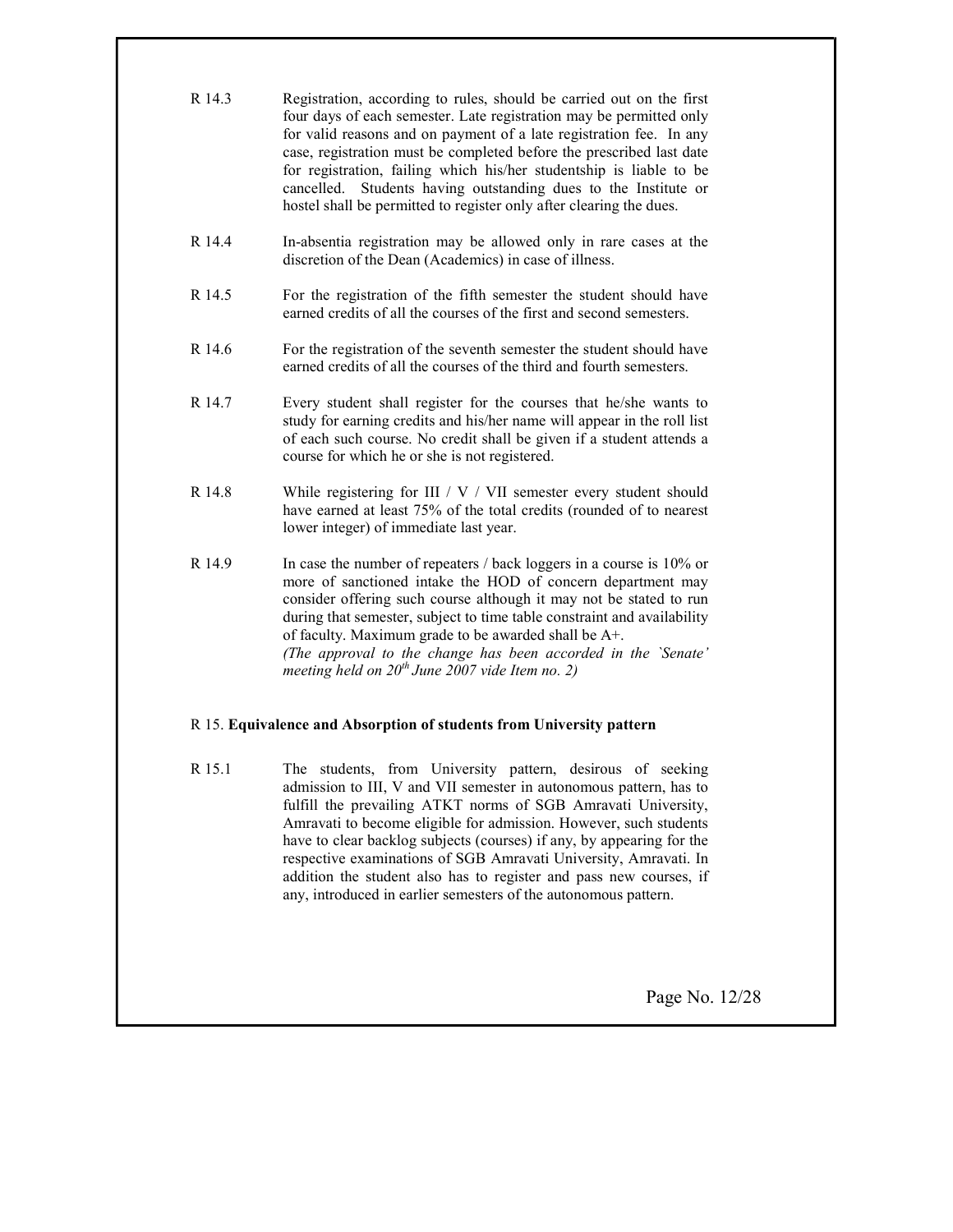| R 15.2            | The student, desirous of seeking readmission to II, IV, VI and VIII                                                                   |
|-------------------|---------------------------------------------------------------------------------------------------------------------------------------|
|                   | semester in particular academic year (because of detention in                                                                         |
|                   | university pattern) will have to register and pass in I, III, V and VII                                                               |
|                   | semester of the same academic year for all such courses which have                                                                    |
|                   | not been covered (fully or partially) in previous semester in                                                                         |
|                   | university pattern.                                                                                                                   |
| R 15.3            | While switching from University pattern to autonomous pattern the<br>CGPA of such student shall be calculated as per absolute grading |
|                   | system.                                                                                                                               |
|                   | CGPA= $(\%$ of marks $x 0.1) + 0.75$                                                                                                  |
|                   | However in no case the CGPA should exceed 10.                                                                                         |
|                   | (The approval to the change has been accorded in the Academic                                                                         |
|                   | Board meeting held on 03-04-10)                                                                                                       |
| R <sub>15.4</sub> | When student switches over from university pattern to autonomous                                                                      |
|                   | pattern, he / she shall be presumed to have earned credits of all                                                                     |
|                   | courses offered in previous semesters of that programme in                                                                            |
|                   | autonomous pattern, provided he/ she clears all the backlog subjects                                                                  |
|                   | in university pattern and earns credits for the additional courses in                                                                 |
|                   | autonomous pattern, which are not covered in university pattern,                                                                      |
|                   | prior to switch over.                                                                                                                 |
| R 15.5            | For direct admission to second year / transfer (lateral entry) the                                                                    |
|                   | calculation of CGPA and award of credits shall be governed by R                                                                       |
|                   | 15.3 and R 15.4. In that case percentage of the diploma certificate                                                                   |
|                   | shall be considered for the absolute grading system. In that case                                                                     |
|                   | percentage of the diploma certificate shall be considered for<br>absolute grading system.                                             |
|                   | (The approval to the change has been accorded in the `Senate'                                                                         |
|                   | meeting held on $20^{th}$ June 2007 vide Item no. 2)                                                                                  |

# R 16. Change of Branch

R 16.1 The change of branch shall be effected as per the rules and norms approved by the Government.

# R 17. Discipline and Conduct

R 17.1 Every student is required to observe discipline and decorous behavior both inside and outside the campus and not to indulge in any activity, which will tend to bring down the prestige of the Institute.

Page No. 13/28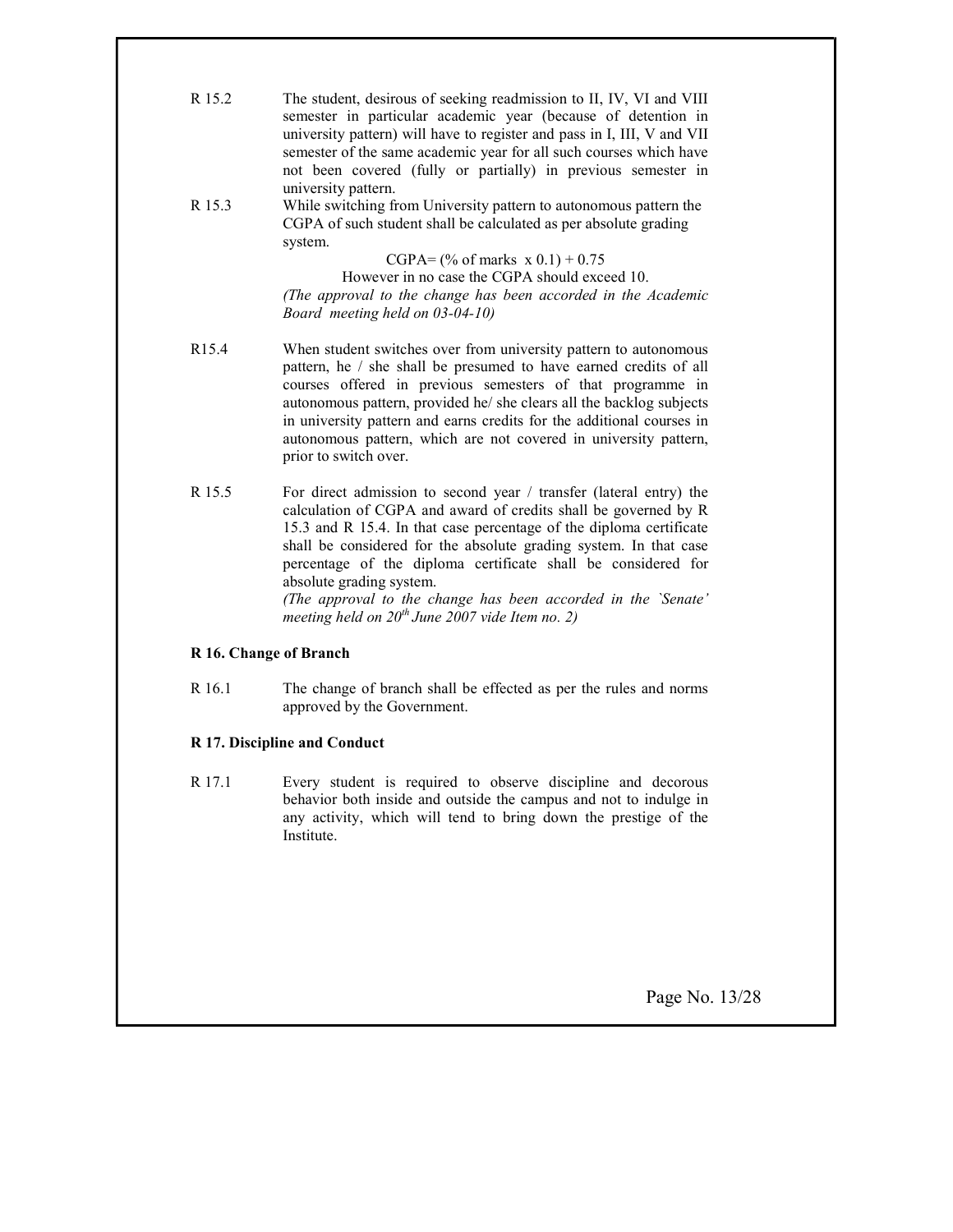| R 17.2 | Any act of indiscipline of a student reported to the Dean, Student<br>Affairs, will be discussed in a Complaint Redressal Committee<br>constituted by the Academic Board.<br>The Committee will enquire into the charges and recommend<br>suitable punishment if the charges are substantiated. The Subject<br>Board will consider the recommendation of the Complaint<br>Redressal Committee and authorize the Dean, Student Affairs to<br>take appropriate action. |  |
|--------|----------------------------------------------------------------------------------------------------------------------------------------------------------------------------------------------------------------------------------------------------------------------------------------------------------------------------------------------------------------------------------------------------------------------------------------------------------------------|--|
| R 17.3 | Appeal: The student may appeal to the Chairman, Academic Board<br>whose decision will be final. The Dean, Student Affairs will report<br>the action taken at the next meeting of the Academic Board.                                                                                                                                                                                                                                                                 |  |
| R 17.4 | If the student while studying in the institute is found indulging in<br>anti-national activities contrary to the provisions of acts and laws<br>enforced by Government he / she will be liable to be expelled from<br>the institute without any notice.                                                                                                                                                                                                              |  |
| R 17.5 | If a student is involved in any kind of ragging, the student shall be<br>liable for strict action as per Maharashtra anti-ragging act<br>1999, which is in effect from 15 <sup>th</sup> May 1999.                                                                                                                                                                                                                                                                    |  |
| R 17.6 | If any statement/information supplied by the student in connection<br>with his/her admission is found to be false/ incorrect at any time,<br>his/ her admission shall be cancelled and he/she shall be expelled<br>from the institute and fees paid shall be forfeited.                                                                                                                                                                                              |  |
| R 17.7 | Student once admitted in the institute has to follow dress code as<br>well as other instructions issued from time to time, failing which<br>disciplinary action shall be initiated against such student.                                                                                                                                                                                                                                                             |  |
| R 17.8 | If a student is found guilty of malpractice in examinations and<br>overall misconduct during his/her stay in the institute, he/she will be<br>punished as per the recommendations of the Discipline and Welfare<br>Committee. The maximum punishment may be expulsion from the<br>institute.                                                                                                                                                                         |  |
|        | R 18. Attendance, Absence, Leave Rules and Dismissals                                                                                                                                                                                                                                                                                                                                                                                                                |  |
| R 18.1 | All the students are expected to be present in every lecture, tutorial,<br>practical, NCC / NSS / CSP scheduled for them. Attendance will be<br>closely monitored during a semester as per the guidelines.                                                                                                                                                                                                                                                           |  |
| R 18.2 | A student must have a minimum attendance of 75% of the total<br>number of classes including lectures, tutorials and practicals, held in<br>a course before the corresponding examination i.e. Class Test I,<br>Class Test II and End Semester Examination in order to be eligible<br>to appear for the respective examination in the course.                                                                                                                         |  |

Page No. 14/28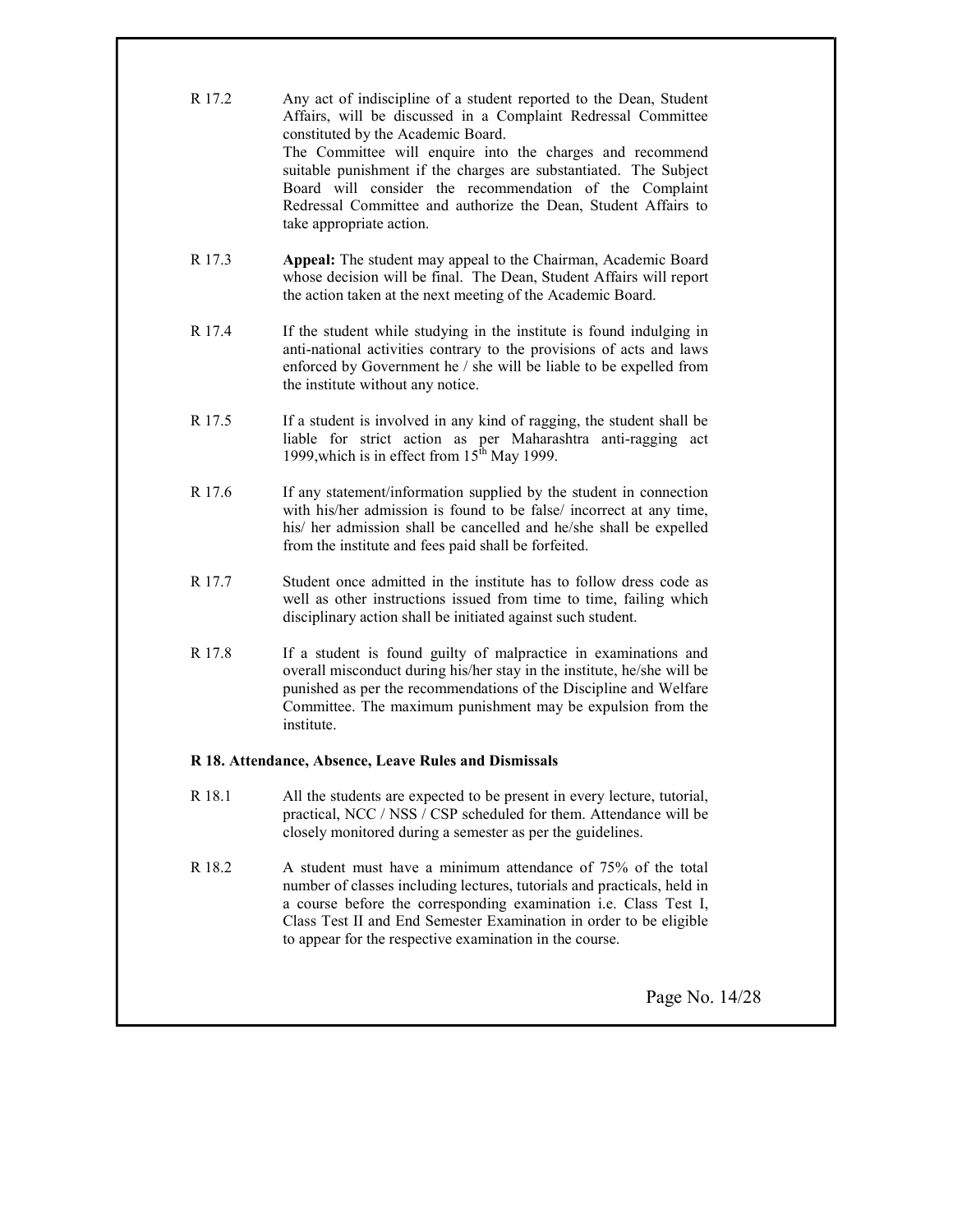- R 18.3 The names of the students who have remained absent, for more than 25% of the actual classes held in a course will be intimated by the Course Coordinator himself on the last teaching day of respective examination, to the students in the class with intimation to the HOD / First Year Coordinator, who will consolidate the list for all such students for all the courses and display it on the notice board of the department with an intimation to Dean Academics, declaring them not eligible to appear for the respective examination.
- R 18.4 For want of attendance if a student is not permitted to appear for the end semester examination in the course in which the shortfall exists, his registration for that course will be treated as cancelled, and he / she shall be awarded `Z' grade (Z stands for registration cancelled for non completion of course requirement) in that course. This grade shall appear in the grade card till the course is successfully completed.
- R 18.5 If a student is absent during End Semester Examination of a course due to medical reasons (Accident and / or hospitalization of a student) or other emergency circumstances (death of immediate close relative i.e. father, mother, brother and sister), he / she may be awarded 'I' grade in the course. A single make up examination shall be held normally within one month of the last day of End Semester Examination to convert 'I' grade to proper letter grade. His / her application must be supported by proper medical certificate with registration number of hospitalization and discharge certificate. In the event of death of parent or guardian, the application should be supported by adequate evidence for the same. Any such student who fails to apply for make up examination in prescribed manner in due date will be awarded F grade.
- R 18.5.1 If a student is absent during Class Test (CT) of a course due to medical reason (Accidents / hospitalization of a students, etc.) or other emergency circumstances (death of immediate close relative i.e. father, mother brother and sister), a single additional Class Test shall be conducted latest by one week before immediate next examination (CT or ESE which ever applicable). However the student / Parent must submit an application supported by proper certificate of hospitalization and in case of death, adequate evidence latest by last day of the concerned test examination. Such cases shall be scrutinized by concerned programme head for verifying genuineness. Final approval shall be accorded by the principal. Schedule for such additional C.T. shall be displayed by concerned program head.

(The approval to this addition has been accorded in the Academic Board meeting held on 03-04-10 )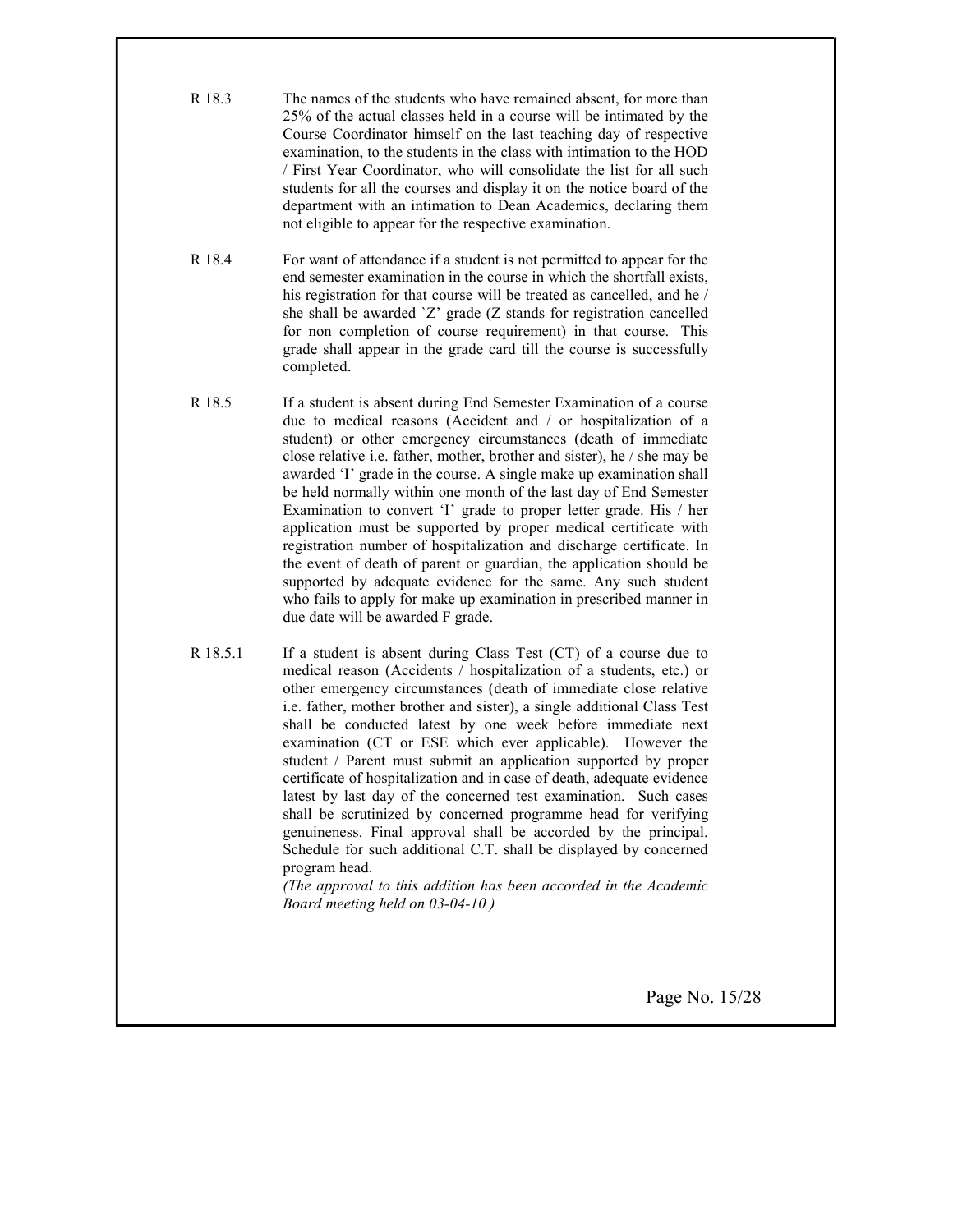R 18.6 The student absent for End Semester Examination should submit an application to the Chairman BOS within ten days from the date of the examination missed, explaining the reasons for their absence along with documentary evidence.

Applications received after this period will not be entertained.

- R 18.7 A student who misses the make-up examination will not normally be given another make-up examination. However in exceptional cases of prolonged illness resulting in the student missing a makeup examination, the Chairman of the Academic Board in consultation with the Chairman BOS or within approval of the Academic Board may permit the student to appear for a second make-up examination depending on the availability of time span before the commencement of the next semester. If the candidate apply for the make up examination and same course is being offered in summer term, then he she may appear directly for summer term examination.
- R 18.8 If a student is continuously absent from the classes for more than four weeks without informing the Course Coordinator, the Coordinator shall immediately bring it to the notice of First Year Coordinator / the Head of the concerned department as the case may be and the Academic Section.
- R 18.9 Condonation of Attendance: Those students who have more than 75% attendance for the period other than their medical leave be considered for condonation of attendance provided their overall attendance in a course including the period of illness does not fall below 60%. A student has to apply for leave on medical grounds to Head of concerned department and such application shall be accompanied with a medical certificate from a registered medical practitioner and endorsed by parents or guardian.

# R 19. Summer Term

R 19.1 A student who has registered for the course but failed may be allowed to register for a Summer Term in the summer vacation, on payment of necessary fees on a specified date. The Summer Term is a compressed semester of one month duration, where all the regulations for the normal semester shall apply. (The approval to the change has been accorded in the Academic Board meeting held on 03-04-10 ) R 19.2 The concerned department shall offer the required summer courses, as intimated by the Academic section. A course will be offered in the summer semester provided there are minimum of 10% of intake capacity or more students registering for it. R 19.3 Students registering for summer term are not eligible for any scholarship / freeship. They have to pay tution and other fees, as per prevailing norms.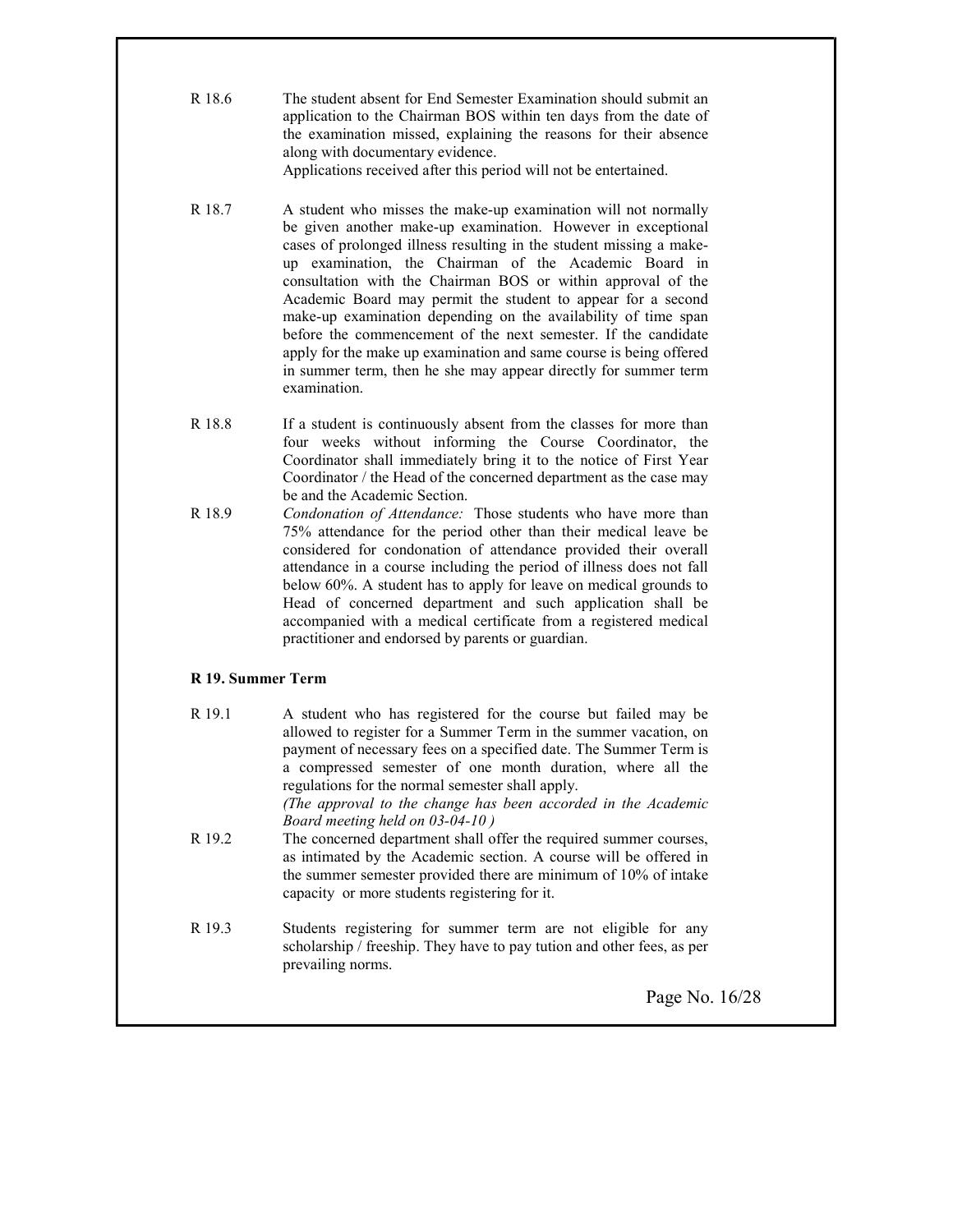R 19.4 The Class Test I shall be held after completion of one-third semester. The Class Test II shall be held after completion of twothird semester. The End Semester Exam shall be held at the end of summer term.

# R 20. Withdrawals

- R 20.1 Withdrawal on medical grounds/other very exceptional reasons may be permitted by APEC, subject to a maximum of two semesters during the students entire stay.
- R 20.2 A student who wants to withdraw from a course shall apply through the HOD to the Dean, Academics, on a prescribed form within one week from the end of the Test I Examination and it will be recorded in the registration record of the student and the concerned Course Coordinator will be informed about it. The student will be awarded a withdrawal grade 'W' at the end of the semester.
- R 20.3 In case a student is unable to attend classes for more than four weeks in a semester, he/she may apply to the Dean (Academics) through HOD for withdrawal from the semester, which shall mean withdrawal from all the registered courses in the semester. However, such application shall be made as early as possible and latest before the start of the End Semester Examination.
- R 20.4 In case the period of absence on medical grounds is more than fourteen working days during the semester, a student may apply for withdrawal from the semester, if he/she so desires. But, as per provisions of R 14.9, such an application must be made to the Dean (Academics) through HOD, as early as possible and latest before the beginning of End Semester Examination.

# R 21. Examination Scheme

The Academic Board will decide from time to time on the system of tests and examinations in each subject in each semester. The current practice is as follows:

- R 21.1 A student shall be evaluated for his / her academic performance in a course through Teacher's Assessment (tutorials, home assignments, term papers, field work, seminars, etc. as declared by the course coordinator), Class Test  $I / II$ , practical (Internal and external examination) and the End-Semester Examination, as applicable according to the guidelines formulated for this purpose.
- R 21.2 There will be two Class Tests during the semester each of 15 marks (1 Hour duration) in every theory course and Teachers Assessment of 10 marks.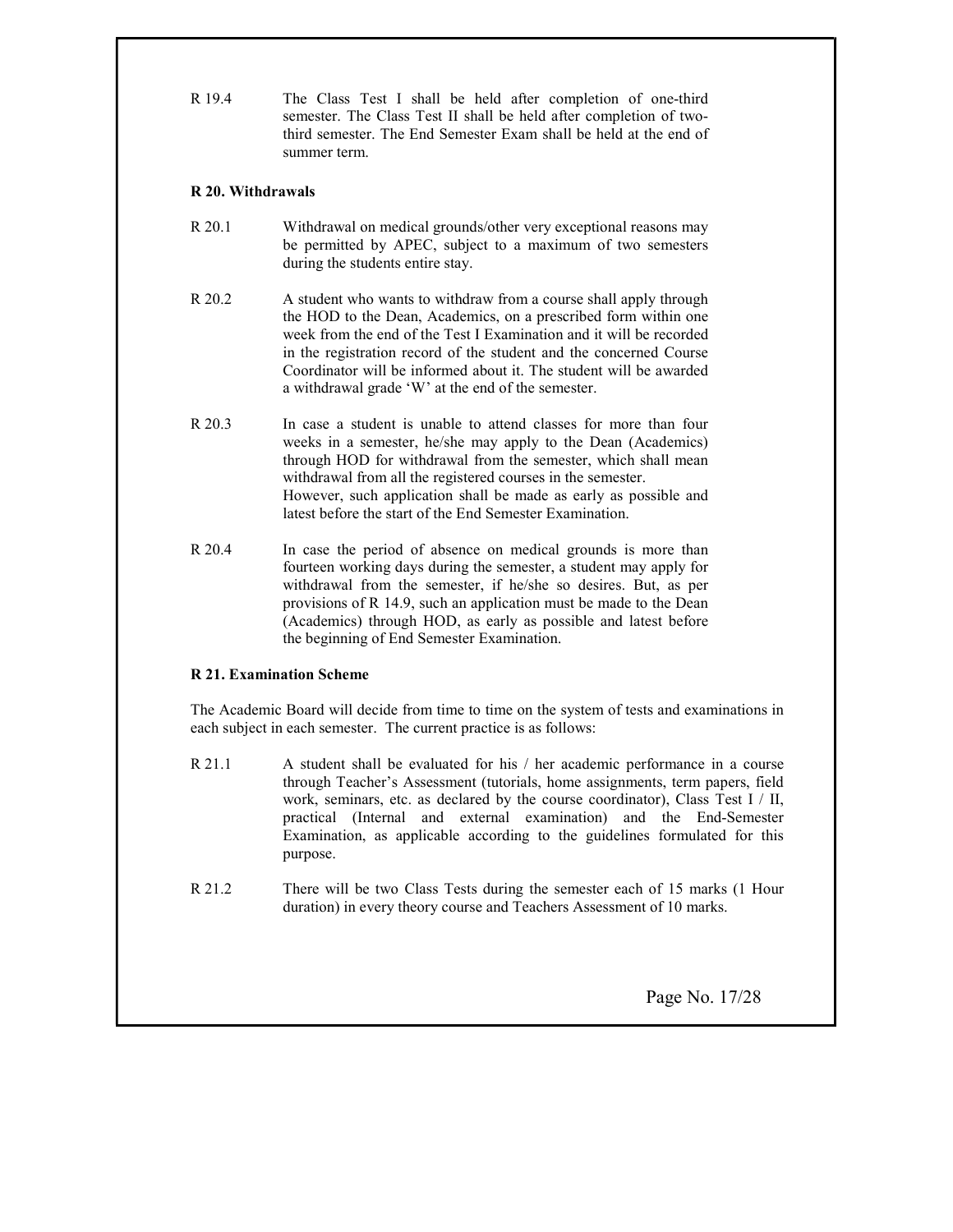- R 21.3 The Class Test I (25 % syllabus) will be conducted at the end of  $5<sup>th</sup>$  week and the Class Test II (25 % syllabus other than covered in Class Test I) shall be at the end of  $10^{th}$  week of the semester.
- R 21.4 At the end of the semester there will be an End Semester Examination of 60 marks (minimum 2 Hours 30 min. duration or as prescribed and approved by concerned BOS) for every theory course and will cover the full syllabus of a course. The End Semester Examination shall be compulsory.
- R 21.5 The distribution of weightage for each component in syllabus shall be decided and announced by the Course Coordinator at the beginning of the course, subject to such stipulations as are given in the scheme of Teaching and Examination for a given programme.
- R 21.6 Assessment of laboratory courses shall be based on continuous supervision of student's work, his/ her performance in viva-voce, quality of work, laboratory journal etc. However, the External Practical Exam shall be compulsory wherever applicable.
- R 21.7 The Seminar shall be evaluated through the quality of work carried out, the report submission and presentation(s).
- $R<sub>21.8</sub>$  The project work shall be evaluated by midterm seminar(s), quality of work carried out, project report submission and the viva-voce examinations. The project reports of B. Tech. students who have not completed their course work be evaluated in that semester itself and the result sent in confidential to the respective Chairman, BOS. The result of the project work evaluation will be declared by the Chairman, BOS only after the successful completion of the courses by those students.
- R 21.9 The evaluation of performance in the summer semester will follow the same standards, when the course was offered last during a regular semester. The record copy of that evaluation including the statistical parameters will be provided to the Course Coordinator by the Chairman, BOS or the First Year Class Coordinator as the case may be. However, in no case the highest grade awarded will exceed B+.

# R 22. The Grading System

- R 22.1 For every course taken by a student he/she is assigned a grade based on his/her combined performance in all components of evaluation scheme of a course. The grade indicates a qualitative assessment of the student's performance and is associated with equivalent number called a grade point.
- R 22.2 The academic performance of a student shall be graded on a ten-point scale following guidelines given in Appendix-A. The letter grades and their equivalent grade points are listed in Table 2.

Page No. 18/28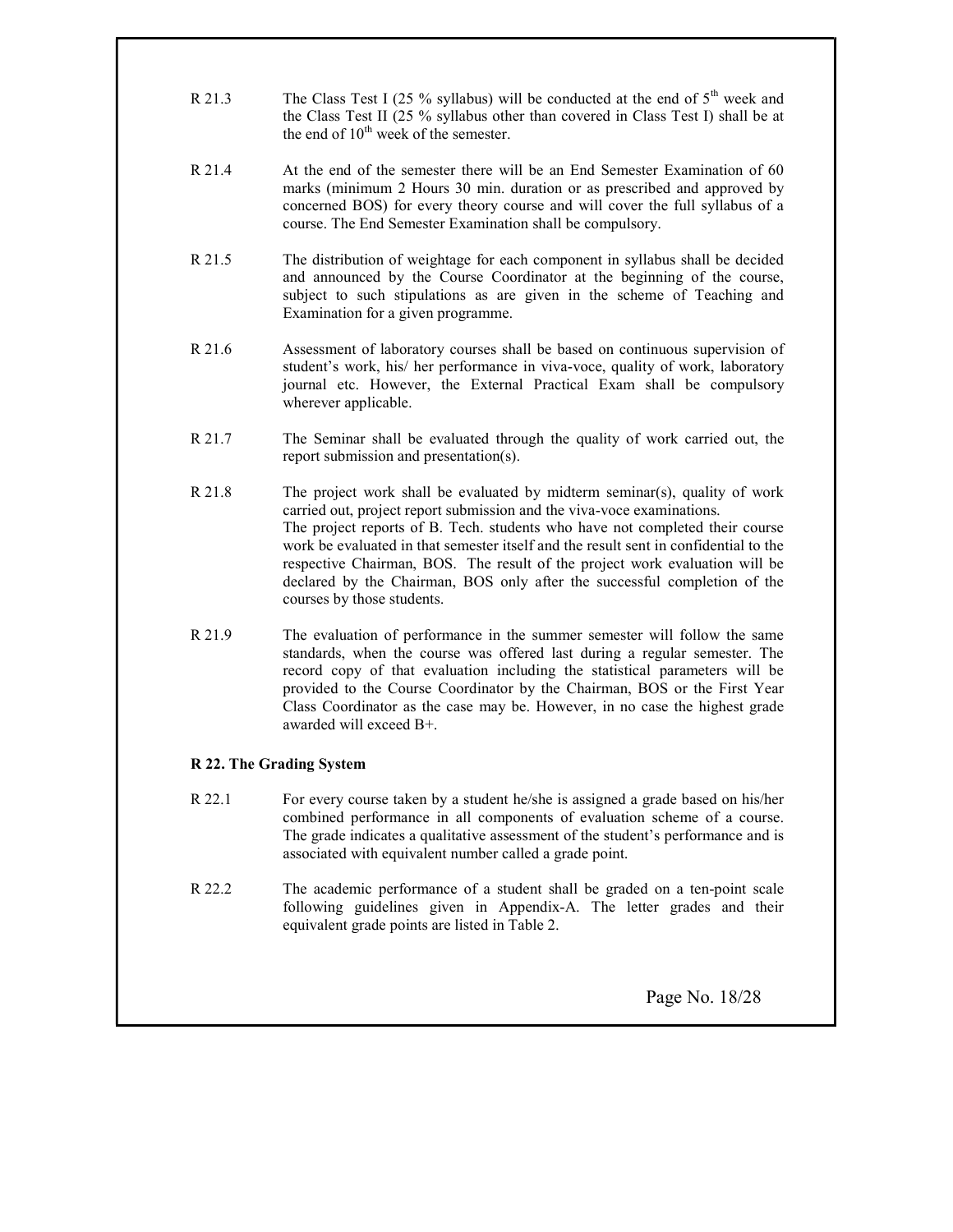R 22.3 The letter Grades (up to D only) awarded to a student in all the courses shall be converted into a SGPA and CGPA, to be calculated as given in Appendix – A.

#### R 23. Grade Moderation Committee

- R 23.1 The Grade Moderation Committee for the courses except those for the first year shall be appointed semester wise by the Chairman, BOS. This committee shall be responsible for adherence to the guidelines for the award of grades and shall include all the concerned Course Coordinators. The Chairman, Grade Moderation Committee shall be responsible for the display of grades in the department and for forwarding the final grades to the Dean, Academic. The Chairman, Grade Moderation Committee shall also retain the record copies of the marks and the grades along with the statistical parameters for all the courses moderated and hand over a copy of the same to the Chairman, BOS.
- R 23.2 The Grade Moderation Committee for the first year shall consist of all the Course Coordinators of the courses offered to the first year students in a semester, with the First Year Class Coordinator as the Chairman. The Chairman, Grade Moderation Committee shall be responsible for the display of grades and for forwarding the final grades to the Dean, Academic. The Chairman, Grade Moderation Committee shall also retain the record copy of marks and grades along with the statistical parameters for all the courses moderated the committee.

#### R 24. Revaluation of Answer Papers

R 24.1 A course coordinator shall display the marks secured by every student within three days after concerned examination. He / she shall allow student to see the evaluated answer paper in class test I & II. In case of End Semester Examination if aggrieved, the student may apply to Head of Department / Chairman BOS within three days after display of marks for re-totaling / revaluation (in case of revaluation of End Semester Examination answer paper student shall pay fee of Rs. 200/- per course). The Chairman BOS will be central moderator at departmental level and shall forward such application(s) to Coordinator Valuation / Assessment. The coordinator Assessment will get approval to the appropriate examiner from the panel of examiner, from Chairman, E C. The examiner for re-valuation shall essentially be different than the first valuer of the answer sheet. Change in marks will be considered if there is a change greater than 5 % of prescribed total marks. When the change is found to be greater than 5 % and less than or equal to 15%, the changed marks shall be displayed by calculating average of marks allotted by both examiners.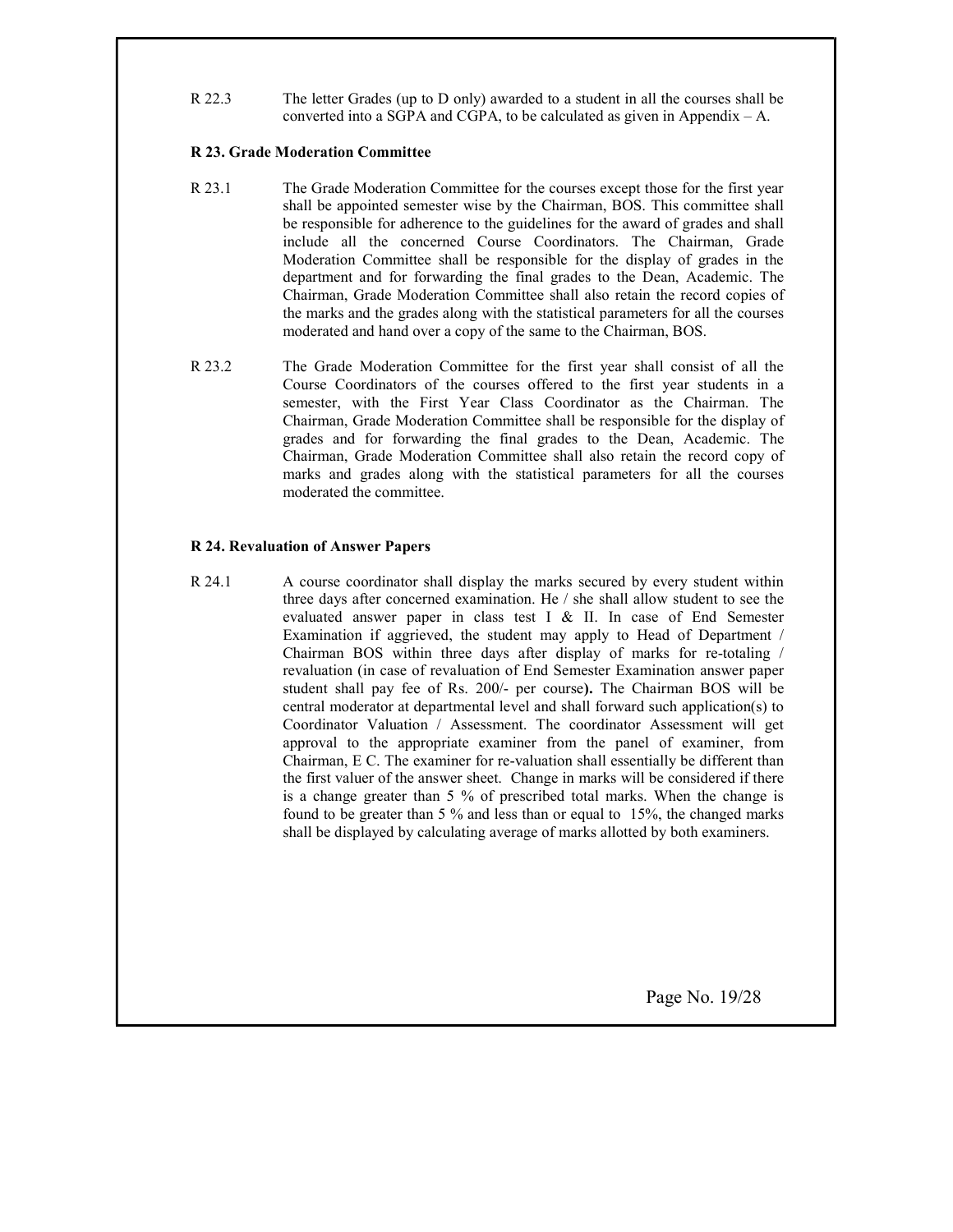If the change in marks after revaluation is found to be greater than 15% of prescribed total marks then the answer paper shall be reassessed by third examiner and changed marks shall be finalized by calculating average of closer marks allotted by two examiners.

This facility shall not be available after grades are finalized.

( The approval to the Second Revision has been accorded in the `Academic Board meeting held on 26-08-10)

(The approval to the First Revision has been accorded in the Academic Board meeting held on 10-12-08 )

# R 25. Award of Degree

R 25.1 The Degree shall be awarded by Sant Gadge Baba Amravati University, Amravati on the recommendation of Academic Board / Board.

# R 26. Grade Card

- R 26.1 The grade card issued at the end of the semester to each student will contain the following : a) the credits for each course registered for that semester; b)the letter grade obtained in each course c) the total number of credits earned by the student upto the end of that semester in each of the course. d) the SGPA and the CGPA.
- R 26.2 Grade card will not indicate class or division or rank.

#### R 27. Minimum Requirements for the Award of the Degree

- R 27.1 The student should have taken and passed all the prescribed courses including seminar and projects under the general institutional and departmental requirements and the student should have paid all the Institute dues.
- R 27.2 The student should have satisfactorily fulfilled other requirements like NCC, NSS and CSP.
- R 27.3 The credits for the courses in which a student has obtained 'D' (minimum passing grade for a course) grade or higher shall be counted as credits earned by him/her. A student who has a minimum CGPA of 5.0 and earned a minimum number of credits as specified in the UG curriculum is eligible for the award of the degree.
- R 27.4 A student, who has earned the minimum credits required for a degree but fails to obtain the minimum specified CGPA for this purpose, shall take additional courses or repeat the courses mentioned in program till the minimum CGPA is attained subject to maximum duration of program as specified in R 28.1.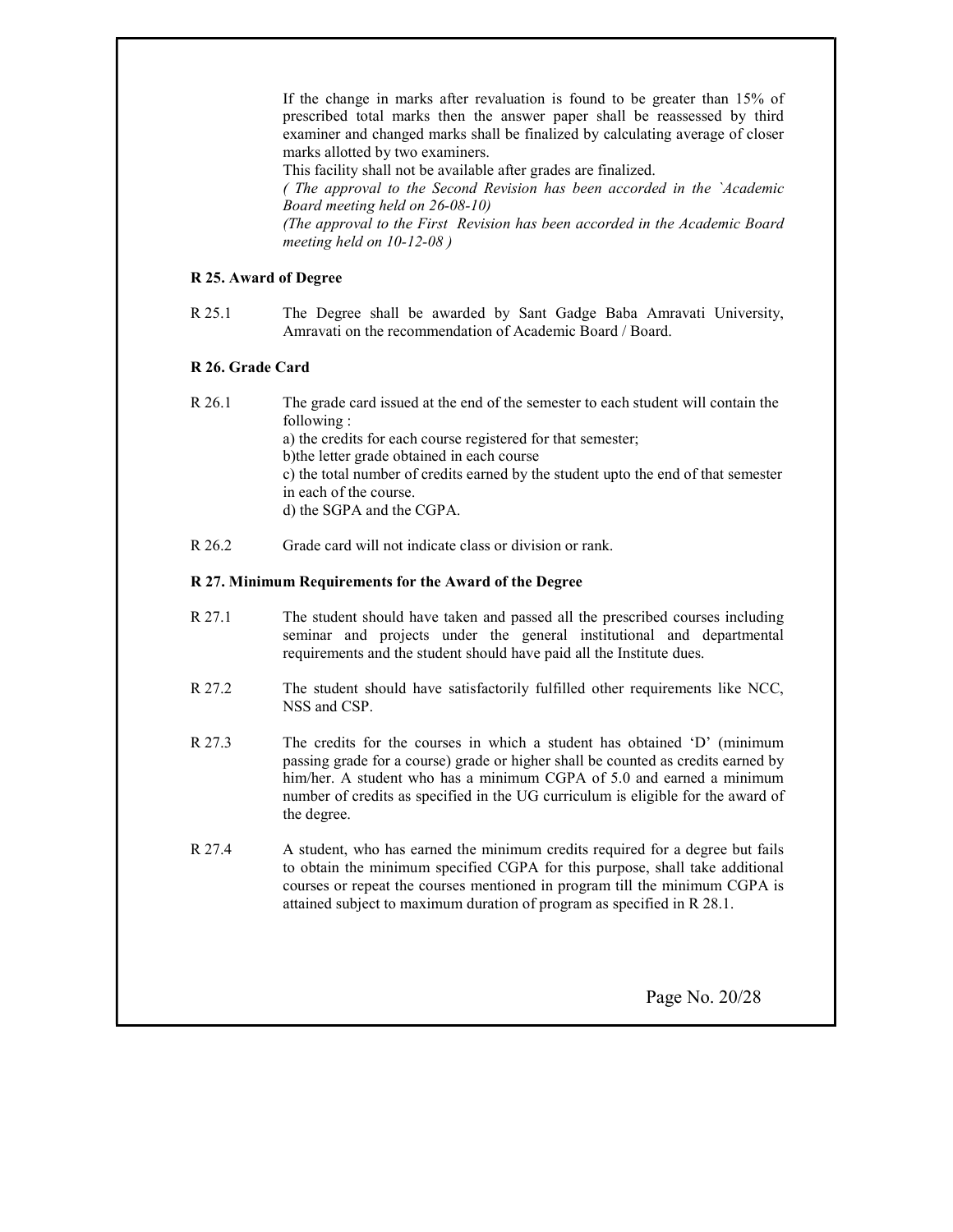- R 27.5 A student should have obtained the eligibility certificate in the first year from Sant Gadge Baba Amravati University, Amravati.
- R 27.6 The student should have no case of indiscipline pending against him/her.
- R 27.7 The students with CGPA less than or equal to 7.0 shall be eligible for CGPA improvement after completion of B.Tech. programmes. They can register for additional theory courses only for once in the examinations of Summer, Summer Term, or Winter for improvement in CGPA. The maximum limit for theory courses to be registered for CGPA improvement will be 10. As per his/her choice, a student can select these courses from all the B.Tech. theory courses offered for the respective B.Tech Programme. In case if a student fails to improve CGPA, his/her earlier performance will be finally considered. The opportunity for improvement in CGPA shall be available to the students only up to one year from the year of passing their final Examination. For availing this facility, the student shall have to apply to the Principal/Director along with all the original documents showing the degree eligibility, through proper channel within one month of declaration of final results. The student may also submit an application for withdrawal of facility, if felt so before completion of one year. (The approval to this addition has been accorded in the `Academic Board' meeting held on 17-06-11 as per item 5)

# R 28. Maximum Period for Completion of Programme

R 28.1 The maximum duration for the UG programme is twelve semesters from the date of initial registration. While in case of lateral entry ( the student switching from University pattern to Autonomous patter as well as students transferred from other institutes also directly admitted second year students), The maximum duration for the completion of UG program shall be normal time period for completion of remaining B.Tech program from the date of initial registration plus four semesters. The maximum duration of the programme includes the period of withdrawal, absence and different kinds of leaves permissible to a students but it shall exclude the period of rustication of the student from the Institute. However, genuine cases on confirmation of valid reasons may be referred to Academic Board for extending this limit by additional one year.

(The approval to the change has been accorded in the Academic Board meeting held on 03-04-10 )

# R 29. Award of Medals/ Scholarships

- R 29.1 Awards available under excellent performances in sports, cultural, extra curricular, debate, etc. shall be given to the students as per prevailing norms.
- R 29.2 The award of scholarships / freeships and other benefits will be in accordance with rules framed by the Government of Maharashtra and Govt. of India.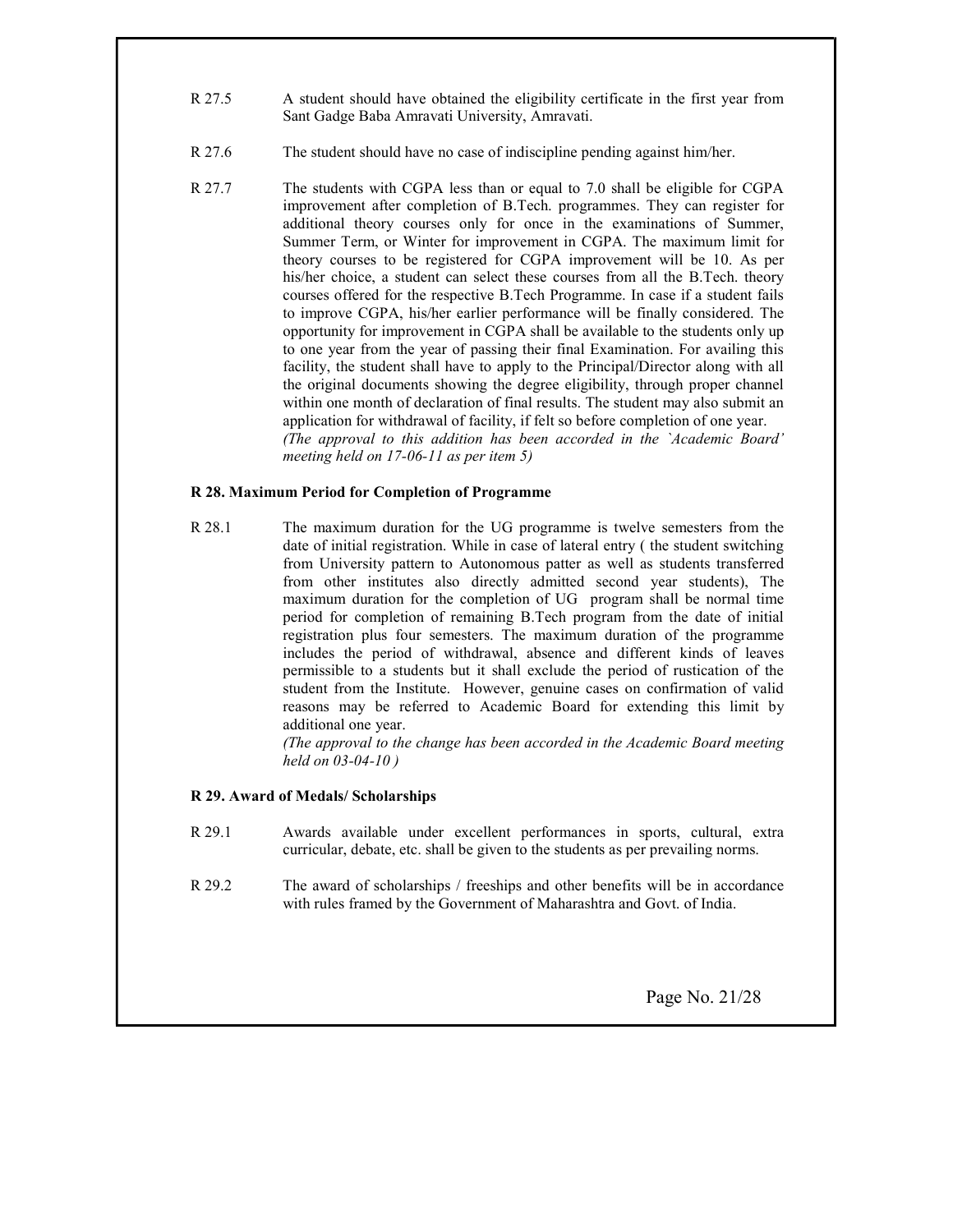R 29.3 The award of merit scholarships / Medals, if any, to the students will be governed by the regulations framed by the Board / Academic Board from time to time.(Appendix 'F') (The approval to the change has been accorded in the Academic Board meeting held on 03-04-10 )

## R 30. Interpretation of Regulations

R 30.1 In case of any dispute, difference of opinion in interpretation of these regulations or any other matter not covered in these regulations, the decision of the Chairman, Academic Board shall be final and binding.

# R 31. Academic Calendar

R 31.1 The academic activities of the Institute are regulated by Academic Calendar approved by the Board on the recommendation of Academic Board from time to time and made available to the students / Faculty members and all other concerned in printed and / or electronics form. It is mandatory for students / Faculty to strictly adhere to the academic calendar for completion of academic activities.

# R 32. Emergent Cases

R 32.1 Notwithstanding anything contained in the above regulations, the Chairman of the Academic Board may, in emergent situations take action on behalf of the Academic Board as he deems appropriate and report it to the next meeting of the Academic Board for its approval.

## R 33. Power to Modify

R 33.1 Notwithstanding all that has been stated above, the Academic Board has the right to modify any of the above regulations from time to time.

# TABLE-1: UG PROGRAMMES LEADING TO BACHELOR'S DEGREE

| <b>Branch</b>                      | <b>Degree</b>                              |           |
|------------------------------------|--------------------------------------------|-----------|
| Civil Engineering                  | B. Tech. (Civil Engineering)               | <b>CE</b> |
| Computer Science & Engineering     | B. Tech. (Computer Science & Engineering)  | <b>CS</b> |
| <b>Electrical Engineering</b>      | B. Tech. (Electrical Engineering)          | EE        |
| Electronics & Telecommunication    | B. Tech. (Electronics & Telecommunication) | ET        |
| <b>Information Technology</b>      | B. Tech. (Information Technology)          | IТ        |
| <b>Instrumentation Engineering</b> | B. Tech. (Instrumentation Engineering)     | IN        |
| Mechanical Engineering             | B. Tech. (Mechanical Engineering)          | <b>ME</b> |

Page No. 22/28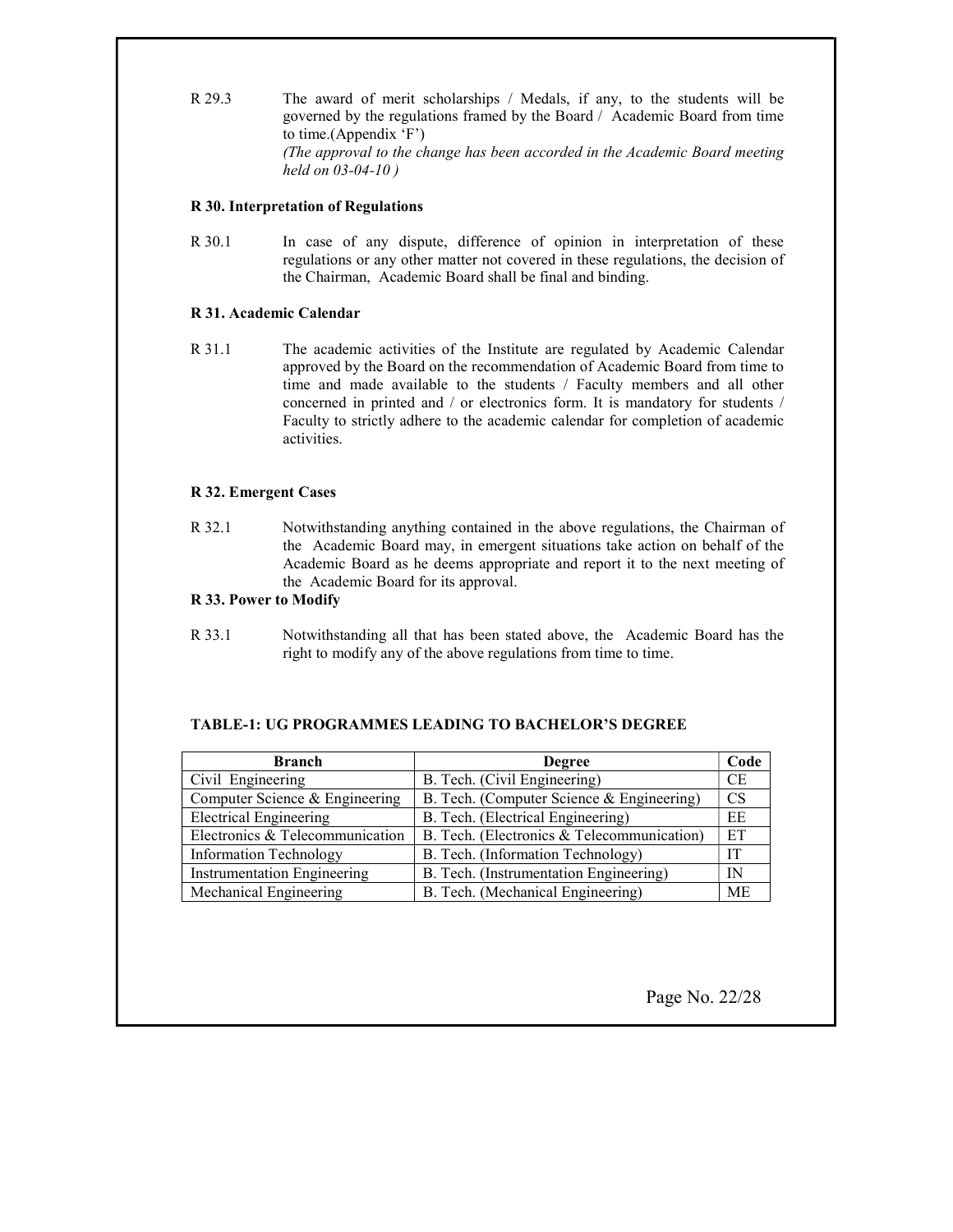| <b>Academic Performance</b>          | Grades    | <b>Grade Points</b>             |
|--------------------------------------|-----------|---------------------------------|
| Outstanding                          | $A+$      | 10                              |
| Excellent                            | A         | g                               |
| Very Good                            | $B+$      | 8                               |
| Good                                 | В         |                                 |
| Average                              | $\subset$ |                                 |
| Marginal                             | D         |                                 |
| Poor                                 | F         |                                 |
| Incomplete                           |           | Subsequently to be changed into |
|                                      |           | pass ( $D$ to $B+$ ) or F grade |
| Withdrawal                           | W         |                                 |
| Non Completion of course requirement | Z         |                                 |
| Extension (in projects only)         | X         |                                 |

# TABLE 2: STRUCTURE OF GRADING OF ACADEMIC PERFORMANCE

(The approval to the change has been accorded in the Academic Board meeting held on 17.06.2011 vide Item no. 27)

Explanation:

# 'F' Grade

- The 'F' grade denotes poor performance.
- A student has to repeat all compulsory (core) courses in which she / he obtains 'F' grade, until a passing grade is obtained. Student has to repeat the course in summer term or as per provisions of R 14.9 or whenever the regular course is offered by the department.
- For the elective courses in which 'F' grade has been obtained, the student may take the same course or any other course from the same elective group.
- Further, 'F' grades secured in any courses stay permanently on the grade card. Repeated failure in a course shall reflect in the form of multiple "F". (The approval to the change has been accorded in the Senate meeting held on  $20<sup>th</sup>$

June 2007 vide Item no.2 )

# 'I' Grade

This grade indicates an 'Incomplete' course requirements due to absence in End Semester Examination. The grade is required to be converted into a regular letter grade as per provisions in R 18.5.

# 'W' Grade

This refers to withdrawal from the course as per provisions in R 20.

# 'X' Grade

This grade is awarded for incomplete Project work and will be converted to a regular grade on the completion of the Project work and its evaluation.

# 'Z' Grade

This grade stands for registration cancelled for non-completion of course requirement.

Page No. 23/28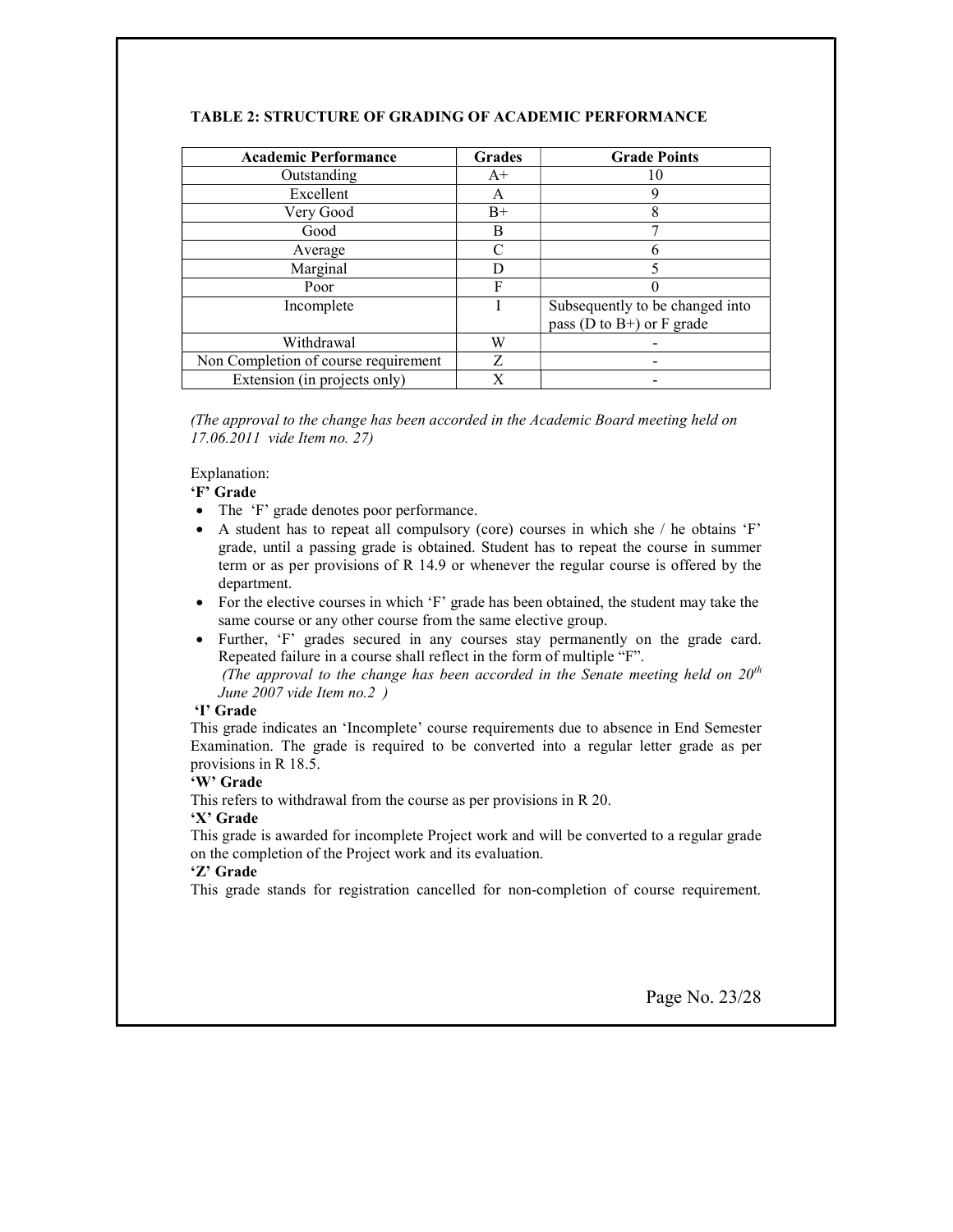# Appendix-A:

#### Performance Indices

#### (i) Calculation of Semester Grade Point Average (SGPA)

The performance of a student in a semester is indicated by a number called SGPA. The SGPA is the weighted average of the grade points obtained in all the courses registered by the student during the semester.



Where,

•  $C_i$  = The number of credits offered in the i<sup>th</sup> course of a semester for which SGPA is to be calculated

(The approval to the change has been accorded in the Senate meeting held on  $20^{th}$ June 2007 vide Item no.2 )

 $p_i =$ Grade Point earned in the i<sup>th</sup> course

 $i = 1,2,......,n$  represent the number of courses in which a student is registered in the concerned semester

The SGPA is rounded upto two decimal places.

#### (ii) Calculation of Cumulative Grade Point Average (CGPA)

Up-to-date assessment of the overall performance of a student from the time of his first registration is obtained by calculating a number called CGPA, which is weighted average of the grade points obtained in all the courses registered by the student since he entered the Institute.

$$
\begin{bmatrix}\n\text{CGPA} = \frac{\sum_{j=1}^{m} C_j \ p_j}{\sum_{j=1}^{m} C_j}\n\end{bmatrix}
$$

Where,

•  $C_j$  = The number of credits offered in the j<sup>th</sup> course up to the semester for which CGPA is to be calculated

(The approval to the change has been accorded in the Senate meeting held on  $20^{th}$ June 2007 vide Item no.2 )

 $p_i$  = Grade point earned in the j<sup>th</sup> course. A letter grade lower than D in a course shall not be taken into consideration for calculation of CGPA

 $j = 1,2,......,$  m represent the number of courses in which a student is registered up to the semester for which the CGPA is to be calculated

The CGPA is also rounded upto two decimal places.

Page No. 24/28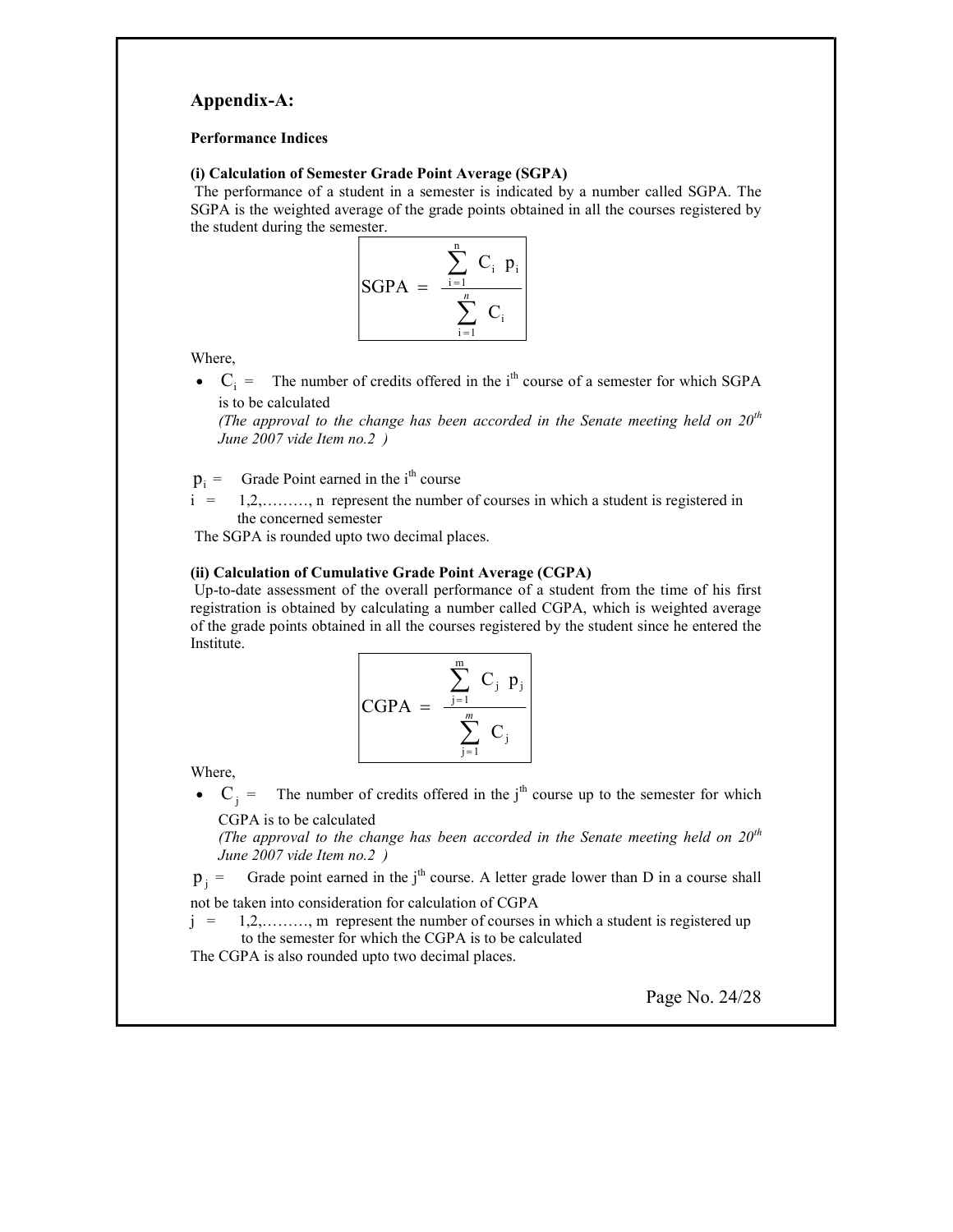#### Appendix-B

#### Guidelines for the Award of Grades

The following are the general guidelines for the award of grades:

- (i) For each student, evaluation in different components of a course shall be done in absolute marks considering the weightage in scheme.
- (ii) The marks of various components shall be added to get total marks secured on a 100-points scale. The rounding off shall be done on the higher side.
- (iii) For less than 15 students in a course, the grades shall be awarded on the basis of natural cut-off in the absolute marks (Appendix D).
- (iv) For 15 and more number of students in a course, the statistical method shall be used for the award of grades with or without marginal adjustment for natural cut-off. The salient features of statistical method are given in Appendix-E. (The approval to the change has been accorded in the Academic Board meeting held on 03-04-10 )
- (v) Deleted (The approval to deletion has been accorded in the Academic Board meeting held on 03-04-10 )
- (vi) A+ (A Plus) grade shall not be awarded for percentage of marks less than 80 under any circumstances. There shall not be more than 10% (rounded off to integer value)  $A + grad$ e in any course.
- (vii) D grade shall not be awarded for percentage of marks less than 40 in any case. Still further, no student having 40% or more marks shall be awarded failing grade of F.
- (viii) The overall distribution of different grades shall be as indicated in the statistical distribution to the extent possible. (Appendix  $-E$ )
- (ix) The provisional grades shall be awarded by the Course Coordination Committee / Course coordinator of the course. The grades shall be finalized within ten days after the End Semester Examination. The course coordinator shall have full responsibility for this purpose.
- (x) The grades so awarded shall be moderated by a Grade Moderation committee for that semester of the department. This committee will finalize the grades and display a copy of the grades awarded on the Notice board of the Department. All the final grades shall be communicated to the Dean, Academics within three days from the date of display of grades.
- (xi) The procedures for evaluation and award of grades for project, training, seminar and group discussion shall be decided by the respective DFB.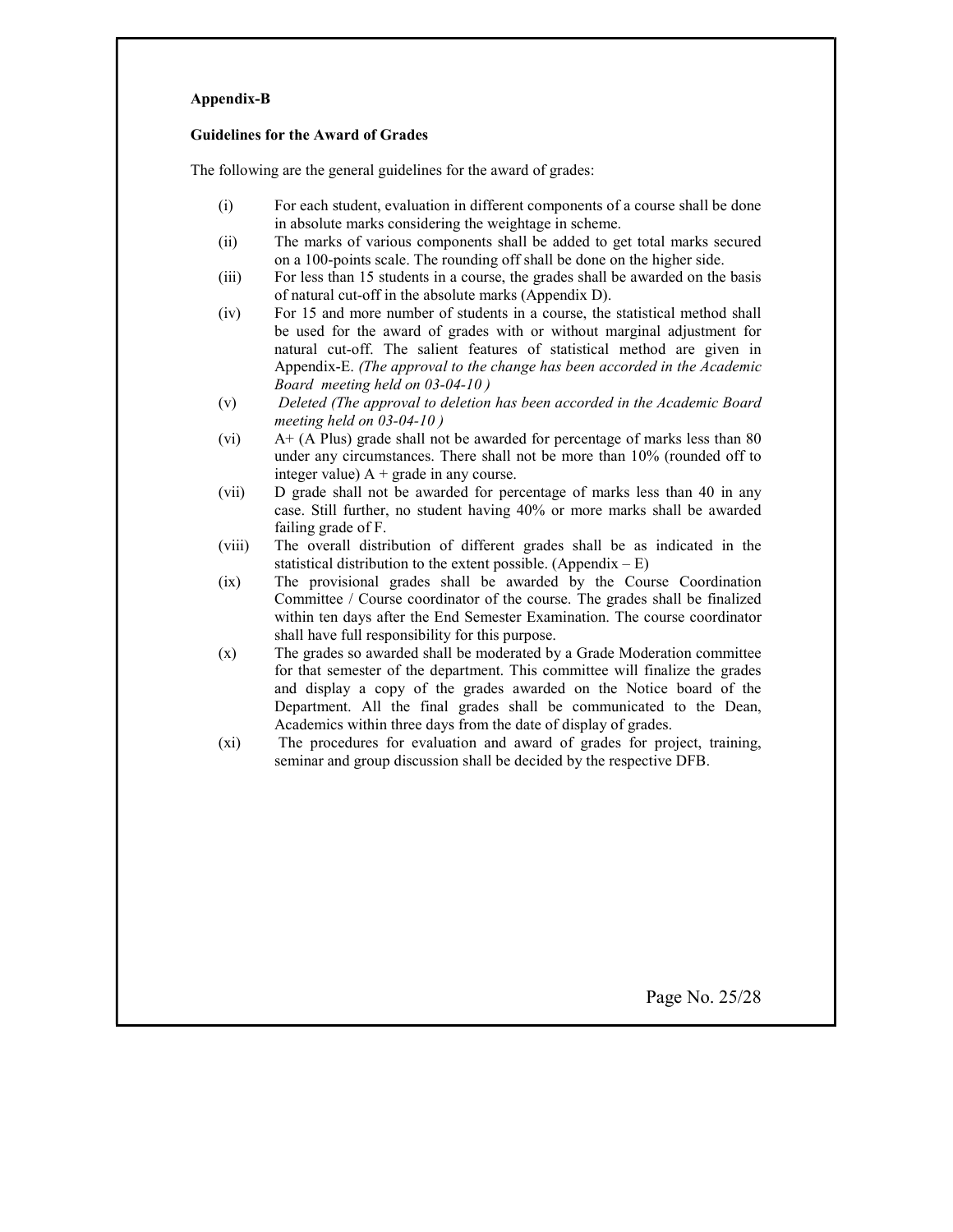#### Appendix-C

#### Project Evaluation

- Every student has to undertake a project of professional interest. The project may be related to a theoretical analysis, an experimental investigation, a proto-type design, a new correlation and analysis of data, fabrication and setup of new equipment. The Project Co-ordinator appointed by the department normally assigns the project towards the end of the pre-final year and the work is done uniformly during both the semesters of the final year.
- The registration for the project work is normally in two stages, each spread over a semester. At the end of the first stage, the student is required to submit preliminary report of his work by a prescribed date to the Coordinator and present it to a Panel of Examiners. The second stage of the work is continued in the following semester.
- The final project report should be submitted by the prescribed date. A panel of examiners evaluates the report and an oral examination is conducted after the End Semester Examination. The assessment of the project work is done on the following basis. The preliminary presentation  $(1<sup>st</sup> stage)$  carried 25% of the total weightage. Another 25% weightage is given for the initiative, interest, effort and regularity shown by the student. The remaining 50% weightage is assigned to the oral examination conducted by the Panel of Examiners.
- Submission of the project cannot be postponed beyond the date specified in the calendar. If the project cannot be completed due to valid reasons, the course can be dropped in consultation with the project co-coordinator and the guide on or before the last date for dropping of courses. Re-registration for the same is required in the following semester in which it should be completed.
- Students who do not drop the project in time and do not submit the project report for assessment by the due date, will be temporarily awarded 'I' grade at the time of finalization of grades. The 'I' grade will be converted to a performance grade not higher that B+ when these students submit their reports and undergo the oral examination. Thus such students will be entitled only to the grades B+, B, C, and D after the oral assessment. Further, if such late reports are not submitted, one week before the registration of next semester, the 'I' grade will be automatically converted to 'F'.

#### (The approval to the change has been accorded in the Academic Board meeting held on 17.06.2011 vide Item no. 27)

- Although no specific letter grade is given at the end of the first stage assessment of the Project, those students who do not submit the first stage reports for assessment in time or those who fail the first stage viva-voce assessment will be required to reregister for the first stage in the following semester. Students who obtain F in the final (second stage) assessment will be required to re-register for the second stage.
- Student should submit 3 hardbound typed copies of Project Report. A student who is unable to complete his/her Project may be awarded 'X' grade and he/she will be required to register for the next Semester and pay the fees under following circumstances:
	- (a) Exceptional circumstances beyond student's / supervisor control
	- (b) Medical grounds
	- (c) Technical reasons/grounds such as the equipment not being available.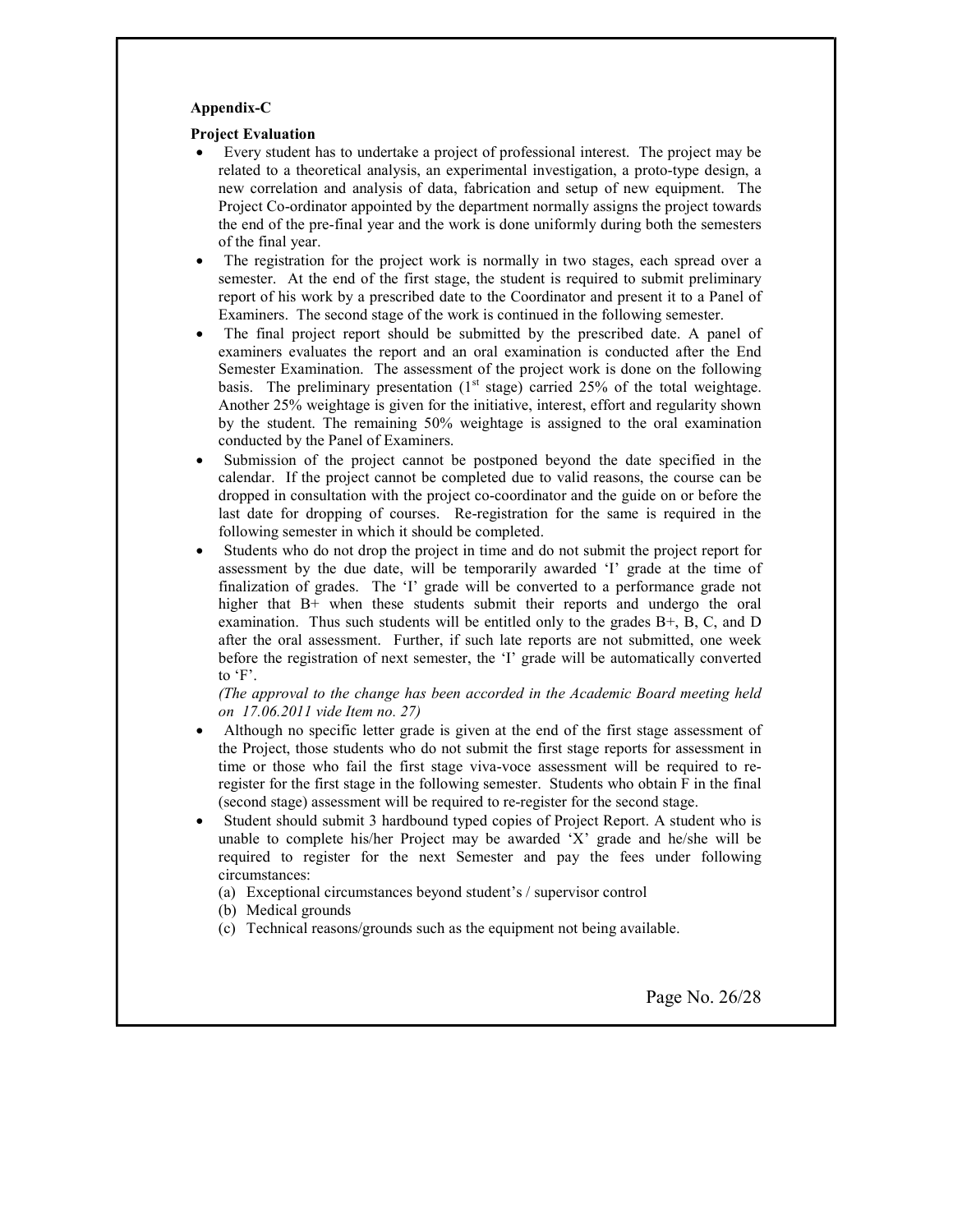# Appendix-D Award of Grade Based on Absolute Marks System

The award of grades based on absolute marks out of 100 shall be made as follows:

| <b>RANGE</b> | <b>GRADE</b> |
|--------------|--------------|
| <b>MARKS</b> |              |
| 81-100       | $A+$         |
| 73-80        | A            |
| 65-72        | $B+$         |
| 57-64        | В            |
| 49-56        | C            |
| 40-48        |              |

 (The approval to the change has been accorded by Chairman, Academic Board. Post facto approval to the change shall be obtained in ensuing Academic Board meeting)

#### Appendix – E

#### Statistical Method (Relative Grading) for the Award of Grades

For the award of grades in a course, all component-wise evaluation shall be done in marks. The marks of different components viz. Class Test Examinations (CT), End-Semester-Examination (ESA), Teacher's Assessment (TA), Practical Assessment, etc. would be reduced to relative weightage of each component as approved by the Academic Board and added. Marks so obtained would be converted to grades following the guidelines given below:

Award of Grades-

Grade A+ absolute grade only 10 % or less number of students securing  $A<sup>+</sup>$  grade and they should have > 80% marks.

Grade \*F absolute Grade for less than 40 % marks.

In this case the procedure for estimating A-D grades shall be as follows

- $\bullet$  Select number of students for A+ grades
- $K_1 = (minimum marks of 'A+-1), if no A+ grade offered then consider$ maximum marks secured.
	- GRADE | Corresponding Marks  $A^+$  >K<sub>1</sub> A  $\geq K_2$  $B^+$   $\geq K_3$ B  $\geq K_4$  $C \geq K_5$ D  $\geq K_6$ F  $\leq K_6$
- $K_6 = 40$ , C=(K<sub>1</sub>-K<sub>6</sub>)/5, K<sub>2</sub>= K<sub>1</sub>-C, K<sub>3</sub>= K<sub>2</sub>-C, K<sub>4</sub>= K<sub>3</sub>-C, K<sub>5</sub>= K<sub>4</sub>-C.

If more than 50% students failed in a particular subject due to unseemly paper and other reasons and also justified and recommended by BoS and if Approved by the Examination committee then grade F shall correspond to Less than 35% marks in this case  $K_6 = 35$  and other K values shall be estimated accordingly.

(The approval to the Second Revision has been accorded in the Academic Board meeting held on 17.06.2011 vide Item no. 27)

(The approval to the First Revision has been accorded in the Senate meeting held on  $20^{th}$ June 2007 vide Item no.2)

Page No. 27/28